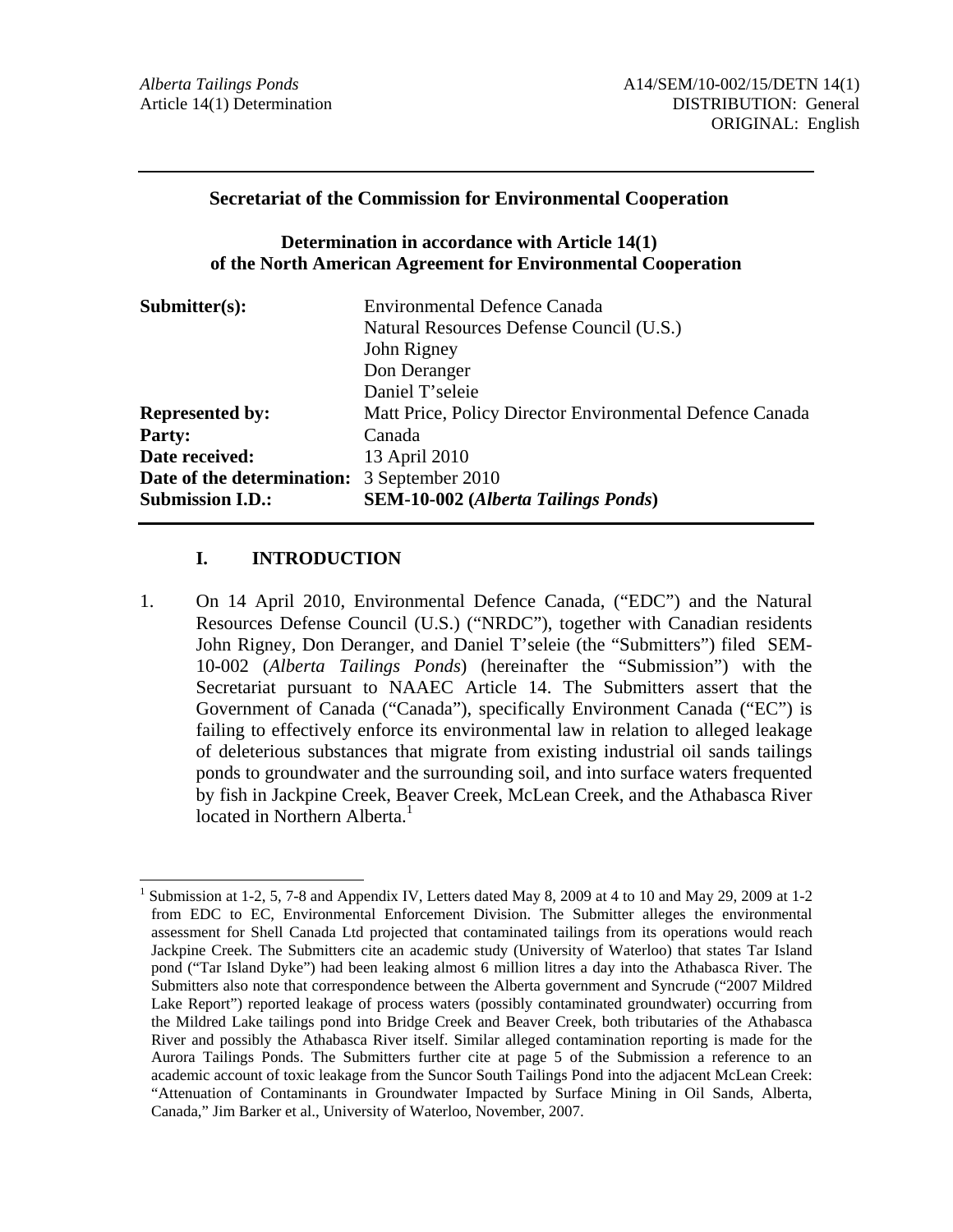2. Upon analysis of SEM-10-002 (*Alberta Tailings Ponds*), the Secretariat finds that the Submission does not meet all the admissibility criteria in Article 14(1), and in particular NAAEC Article 14(1)(c), and that, in accordance with Guideline 6.2, for the reasons set out below, the Submitters are being notified they have thirty days from the date of this Determination to provide a Submission which conforms to all of the requirements of Article 14(1), failing which the Secretariat will terminate the process with respect to this Submission.

# **II. SUMMARY OF THE SUBMISSION**

3. The Submitters assert that Canada, and in particular Environment Canada, is failing to effectively enforce its environmental law as set out in subsection 36(3) of the Canadian federal Fisheries Act R.S.C. 1985, c. F-14 (the "Act")*.* Subsection 36(3) of the Act provides that:

> Subject to subsection (4), no person shall deposit or permit the deposit of a deleterious substance of any type in water frequented by fish or in any place under any conditions where the deleterious substance or any other deleterious substance that results from the deposit of the deleterious substance may enter any such water.

The Submitters state that subsection 36(3) of the Act not only provides a general prohibition on the deposition of deleterious substances into waters frequented by fish, but is also a prohibition on indirect deposition of deleterious substances.<sup>2</sup>

In support of assertions regarding indirect deposition of deleterious substances, the Submitters cite, among other items, correspondence in Appendix 4 dated May 29, 2009. $3$ 

4. The Submitters' primary concern is the alleged lack of effective enforcement of section 36(3) "against the practice of leaking deleterious substances from oil sands tailings ponds".<sup>4</sup> Despite alleged government knowledge of direct and indirect leakage problems through environmental assessment hearings, whereby "companies have projected surface water contamination and water quality degradation"<sup>5</sup> , and through allegedly documented incidents of leakage attributed to Syncrude and Suncor reaching waterways,<sup>6</sup> the Submitters assert the "Canadian

<sup>&</sup>lt;sup>2</sup> Submission at 2.

<sup>&</sup>lt;sup>3</sup> Submission at 11, Appendix IV, May 29, 2009 referring to the Albian Sands Muskeg River Tailings pond for EC investigation at p.2.

<sup>4</sup> Submission at 1.

<sup>5</sup> Submission at 2, 8 and 10.

<sup>&</sup>lt;sup>6</sup> Submission at 5. Submitters allege the company Suncor Energy's "Tar Island" tailings pond had been leaking almost 6 million litres a day into the Athabasca River and Syncrude's Mildred Lake pond is leaking into Beaver Creek, a tributary of the Athabasca River.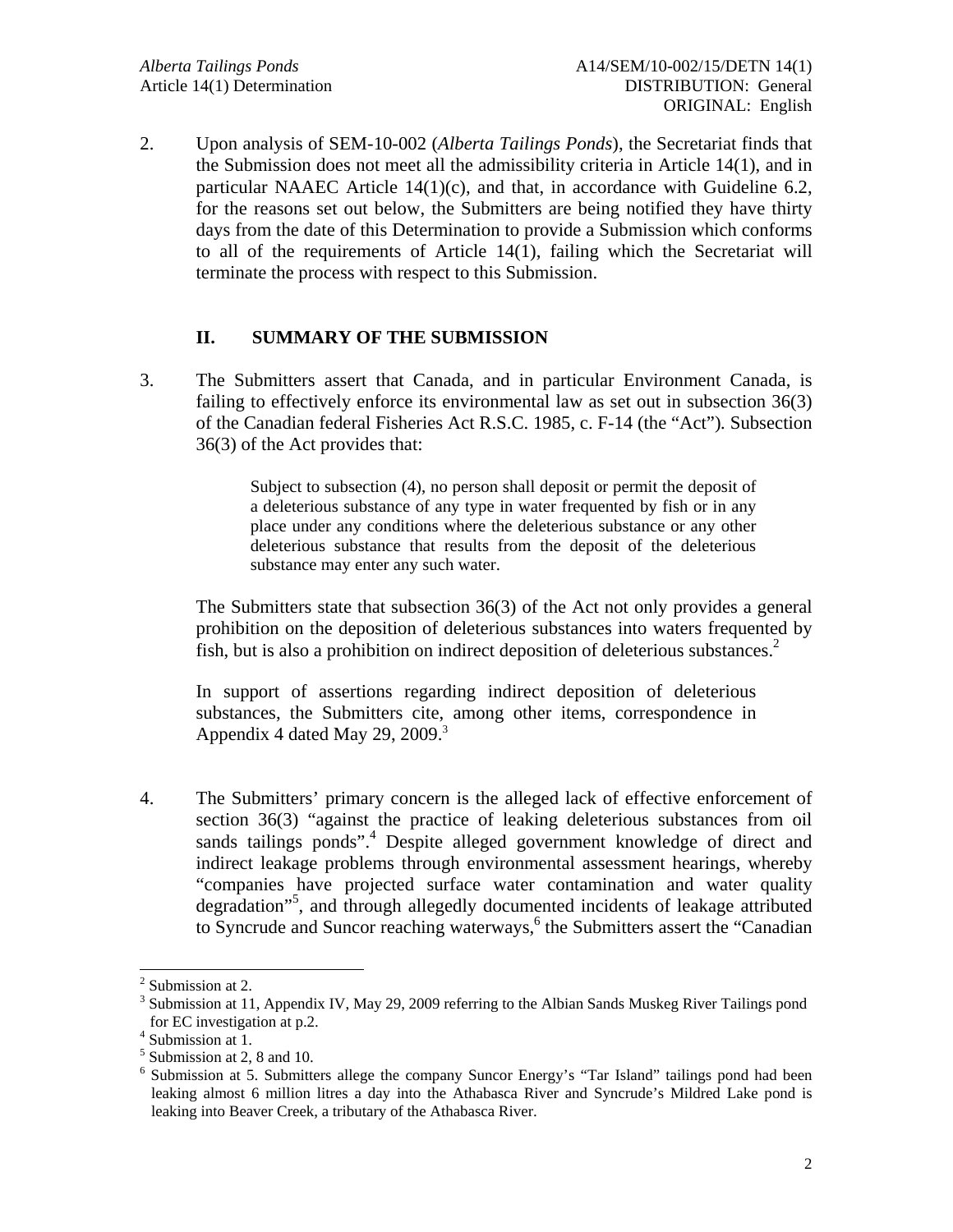government has neither prosecuted any company for documented surface water contamination"<sup>7</sup> nor has "it pursued regulation for the management of leakage from tailings ponds."<sup>8</sup> The Submitters also claim that the "existence of a federalprovincial cooperation agreement does not excuse the federal government from the responsibility to enforce its legislation."<sup>9</sup> In support of the latter statement, the Submitters rely on information obtained from government, industry, and academic research resources.<sup>10</sup>

- 5. The Submitters state that tailings ponds are created when mining companies extract bitumen from mined oil sands and that these ponds "currently have a surface area of 130 square kilometres (50 square miles), with a volume of 720 billion litres (190 billion gallons)."<sup>11</sup> According to the Submitters, scientific evidence has shown these tailings ponds contain "a large variety of substances that are deleterious to fish, including naphthenic acids, ammonia, benzene, cyanide, oil and grease, phenols, toluene, polycyclic aromatic hydrocarbons, arsenic, copper and iron."<sup>12</sup>
- 6. The Submitters note the tailings ponds are constructed "from the earthen materials that oil sands companies mine from the area,"13 and they are designed to leak and are not lined. Moreover, the Submitters maintain company efforts to recapture such leakage "do not recapture it all."<sup>14</sup> In support of the latter contention, the Submitters cite their own 2008 study estimating that "the tailings ponds already leak four billion litres (1 billion gallons) each year, with projections that this figure could reach over 25 billion litres (6.6 billion gallons) within a decade should proposed projects go ahead."15 The Submitters describe what the alleged consequences of leakage into the aquifers near tailings ponds operations are:

With regards to the medium to long term issue of what happens to the leakage to deeper aquifers from tailings ponds, migration of

<sup>7</sup> Submission at 2.

*Ibid.* With respect to regulating deposits of deleterious substances from tailings ponds, the Submitters state that Canada has not pursued special regulations through subsection 36(4) of the *Fisheries Act.* A new regulation under the latter provision could result in specified deposits of deleterious substances being regulated within thresholds and not constitute an offence. The Submitters also rely on subsection 36(5) of the Act which provides that the Governor in Council may make regulations that permit the discharge of certain deleterious substances in certain locations and under certain conditions. Thus the Submitters assert there are no regulatory exemptions from the requirements of subsection 36(3) of the *Fisheries Act* that are relevant to oil sands mining or tailings ponds resulting from oil sand mining, and Canada has a responsibility to enforce subsection 36(3) of the Act. Also see Submission at 8.

 $9 \tSubmission at 4.$ 

<sup>&</sup>lt;sup>10</sup> Submission at 14.

<sup>&</sup>lt;sup>11</sup> Submission at 1. *See also*, "Backgrounder: Oil Sands Tailings and Directive 074", Pembina Institute,

Dec. 1, 2009.<br><sup>12</sup> Submission at 2.<br><sup>13</sup> *Ibid.* 

<sup>14</sup> *Ibid.*<br><sup>15</sup> *Ibid.*, and Appendix I at 2 in "11 Milion Litres A Day: The Tar Sands Leaking Legacy". According to that report the researchers used industry data to conservatively estimate current tailings ponds leakage.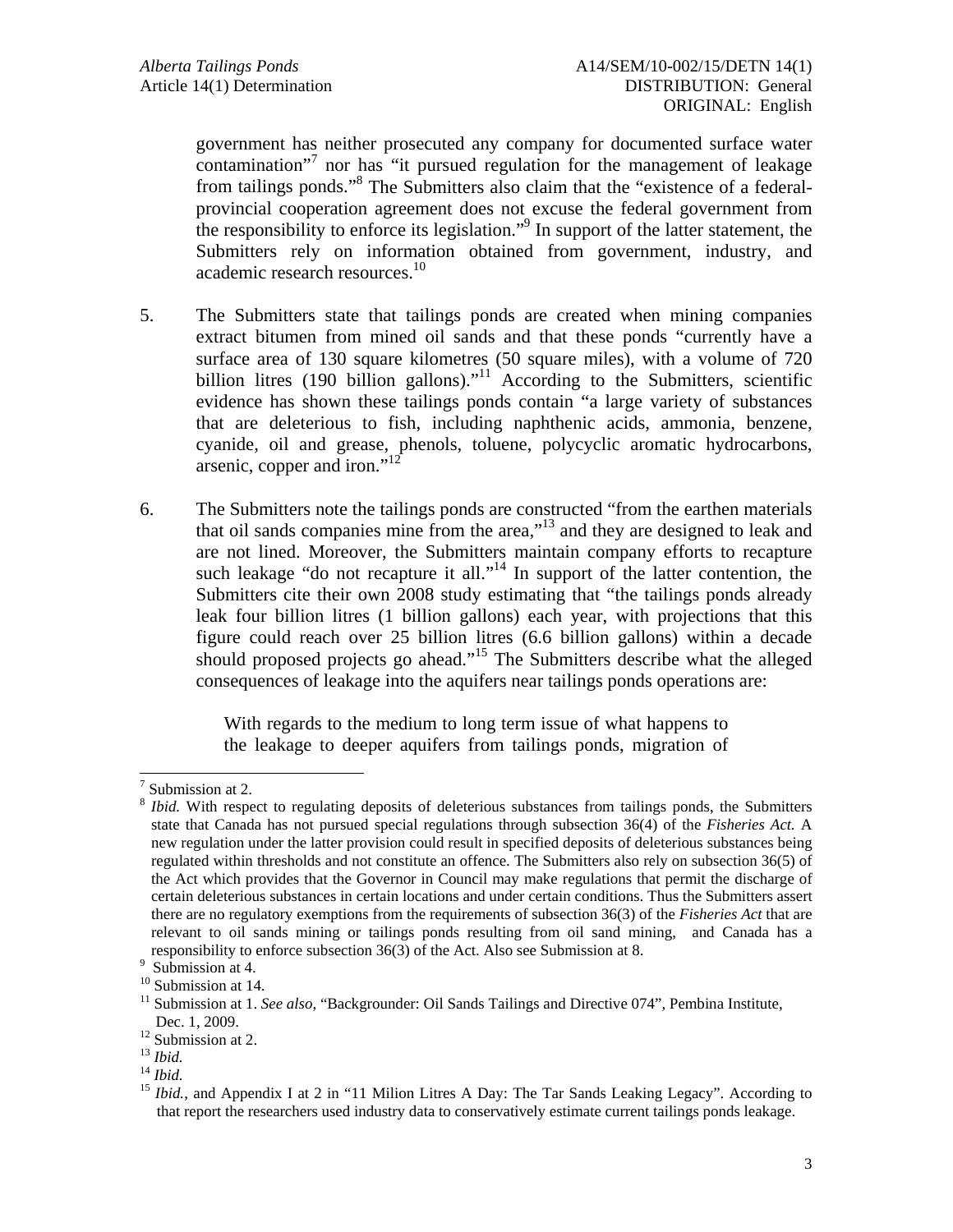contaminants in tailings leakage from groundwater into surface water over time can be facilitated by the hydrogeological setting of the oil sands.<sup>16</sup>

The Submitters cite to this alleged fact in support of their view that more permeable underlying settings for tailings ponds, e.g. in the area of Northern Alberta where the tailings ponds at issue are located, "is as much of an issue as leakage into surface water in the oil sands region, since over time they could be one and the same."17 The Submitters allege that permeable underlying settings for tailings ponds contribute to indirect leakage.<sup>18</sup>

- 7. The Submitters base their assertions on several alleged "documented cases of contaminated tailings substances reaching or projected to reach surface waters in Jackpine Creek (from Shell), Beaver Creek (from Syncrude), McLean Creek (from Suncor), and the Athabasca River (from Suncor)".<sup>19</sup> Moreover, the Submitters recall that at a House of Commons Standing Committee on Environment and Sustainable Development ("2009 Standing Committee") correspondence from the Alberta government was produced that stated "it is clear that leakage occurred from Mildred Lake tailings pond into Beaver Creek, a tributary of the Athabasca River."<sup>20</sup>
- 8. The Submitters note the Canadian federal government has been made aware of the concerns about contaminated tailings leakage problems and is "on the record several years ago with concerns" about such leakage of deleterious substances.<sup>21</sup> According to the Submitters, the Canadian federal government "has been present at environmental assessment hearings when companies have projected surface water contamination and water quality degradation [from tailings ponds leakage]. $"^{22}$
- 9. In order to further support the allegation that "Environment Canada has known for several years about the problem of contaminated tailings pond leakage, $123$  the Submitters cite an energy market assessment prepared by the National Energy Board in 2004 that states that the migration of pollutants through the groundwater system are the "principal environmental threats" caused by tailings ponds and "the scale of the problem is daunting."<sup>24</sup>

<sup>&</sup>lt;sup>16</sup> Submission at 6.

<sup>17</sup> *Ibid.*<br><sup>17</sup> *Ibid.* 18 Submission at 11. Syncrude groundwater monitoring report and Expert Panel on Groundwater of the Council of Canadian Academies that flags risk to Athabasca River of oil sands operations.

<sup>&</sup>lt;sup>19</sup> Submission at 2 and Appendix I.

 $20$  Submission at 5.

 $21$  Submission at 2.

 $^{22}$  *Ibid.*, and Appendix I at 16-21.<br><sup>23</sup> Submission at 8.

<sup>&</sup>lt;sup>24</sup> Ibid., The Submitters also cite the National Energy Board, "Canada's Oil Sands: Opportunities and Challenges to 2015," 2004, p.68.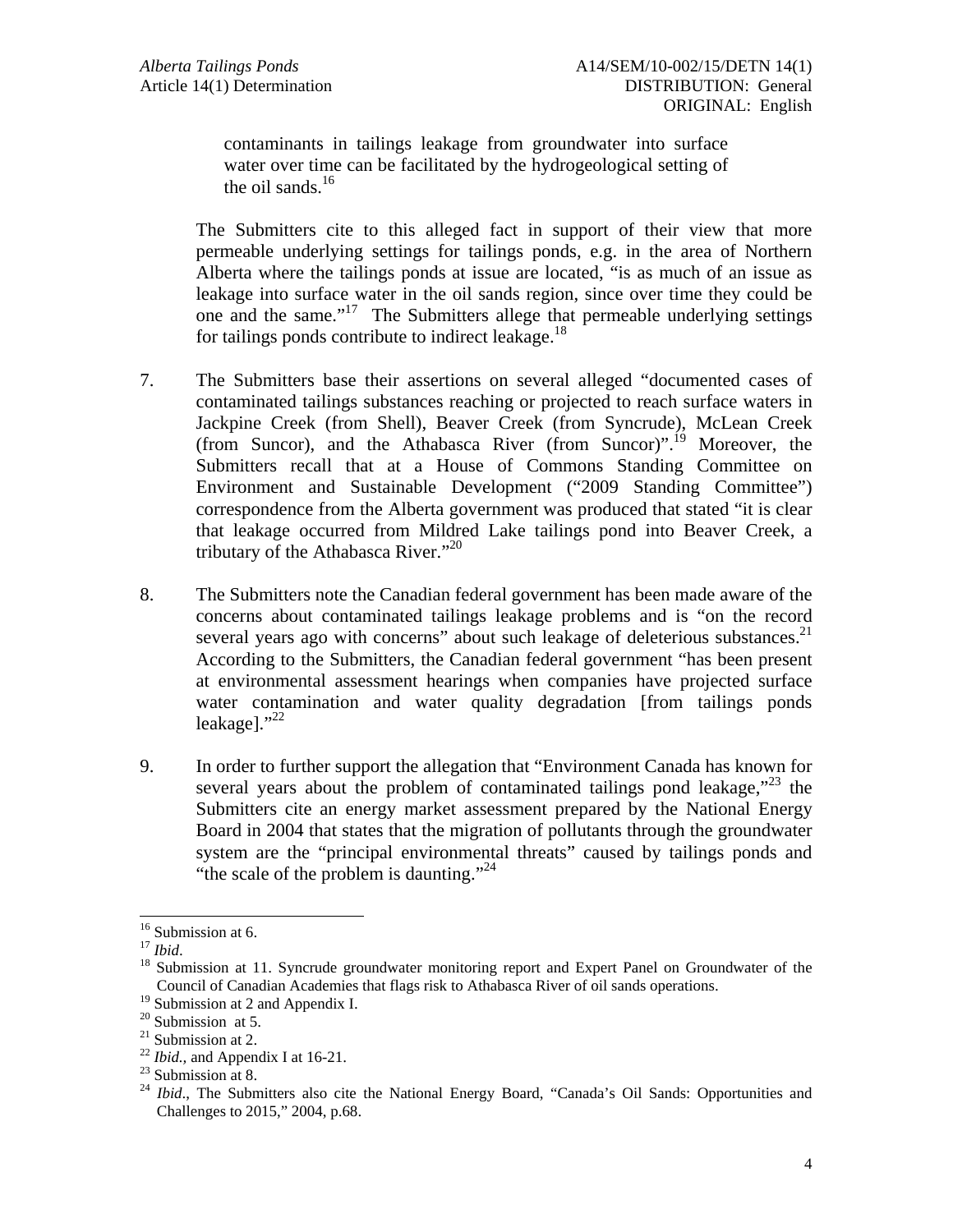- 10. The Submitters describe how each proposal for a new oil sands mine must go through a Joint Panel Review, pursuant to the Canadian Environmental Assessment  $Act^{25}$  that requires the proponent to provide all relevant federal agencies with information regarding the project.<sup>26</sup> The Submitters assert "the companies themselves predict to relevant agencies tailings leakage into surface waters an water quality impacts, yet Environment Canada does not enforce subsection 36(3) or regulate the releases pursuant to subcetion 36(4) [sic] of the *Fisheries Act*."27
- 11. The Submitters include two examples of oil sands companies noting projected seepage and cite a January 2009 memorandum to Canada's Environment Minister from the Deputy Minister that acknowledges the tailings ponds seepage issue and that it was brought to Environment Canada's attention by oil sands companies' own environmental assessments reports available to various federal departments.<sup>28</sup>
- 12. The Submitters further assert that Environment Canada, by relying on Alberta Environment to monitor, report, and investigate releases from tailings ponds that may contravene subsection 36(3) of the Fisheries Act, is "abdicating its responsibility to enforce this provision of the Fisheries Act".<sup>29</sup> The Submitters consider that the federal-provincial agreement under the Fisheries Act (the "EC – Alberta Agreement")<sup>30</sup> "provides for a sharing of responsibility for responding to and investigating releases that may contravene subsection 36(3) of the Fisheries Act." $31$
- 13. The Submitters state that the EC Alberta Agreement designates Alberta Environment as the lead agency for such responses and investigations for releases within Alberta;<sup>32</sup> however, the Submitters add that Environment Canada retains

 $\overline{a}$  $25$  S.C. 1992, c. 37.

 $26$  Submission at 5 and 8. See description of the Joint Review Panel.

 $27$  Submission at 8. Appendix I, p. 13. "The Tar Sands Leaking Legacy", December 2008. The latter report refers to company environmental assessment data in Methodology and Sample Calculations. See also

Appendix II, page 48. 28 Submission at 8-9. Joint Panel Reports: EUB Decision 2004-009, Shell Canada Limited, Applications for an Oil Sands Mine, Bitumen Extraction Plant, Cogeneration Plant, and Water Pipeline in the Fort McMurray Area, February 5, 2004, page 43 and EUB Decision 2004-005, Canadian Natural Resources Limited, Application for an Oil Sands Mine, Bitumen Extraction Plant, and Bitumen Upgrading Plant in the Fort McMurray Area, January 27, 2004, page 49 ["EUB Decisions"].

<sup>&</sup>lt;sup>29</sup> Submission at 7.<br><sup>30</sup> *Ibid.* 

<sup>&</sup>lt;sup>31</sup> *Ibid*. The Submitters also cite sections 2.1, 3.1 and 3.2.8, Annex 3 of the Alberta Agreement:

<sup>&</sup>quot;2.1 The Parties are responsible for inspections under their respective legislation…

<sup>3.1 [</sup>Environment Canada and Alberta Environment] will conduct investigations into alleged contraventions of their respective legislation…

<sup>3.2.8</sup> The parties recognize that both federal and provincial Attorneys General retain their discretion to prosecute violations of their respective legislation..."<br><sup>32</sup> Submission at 7.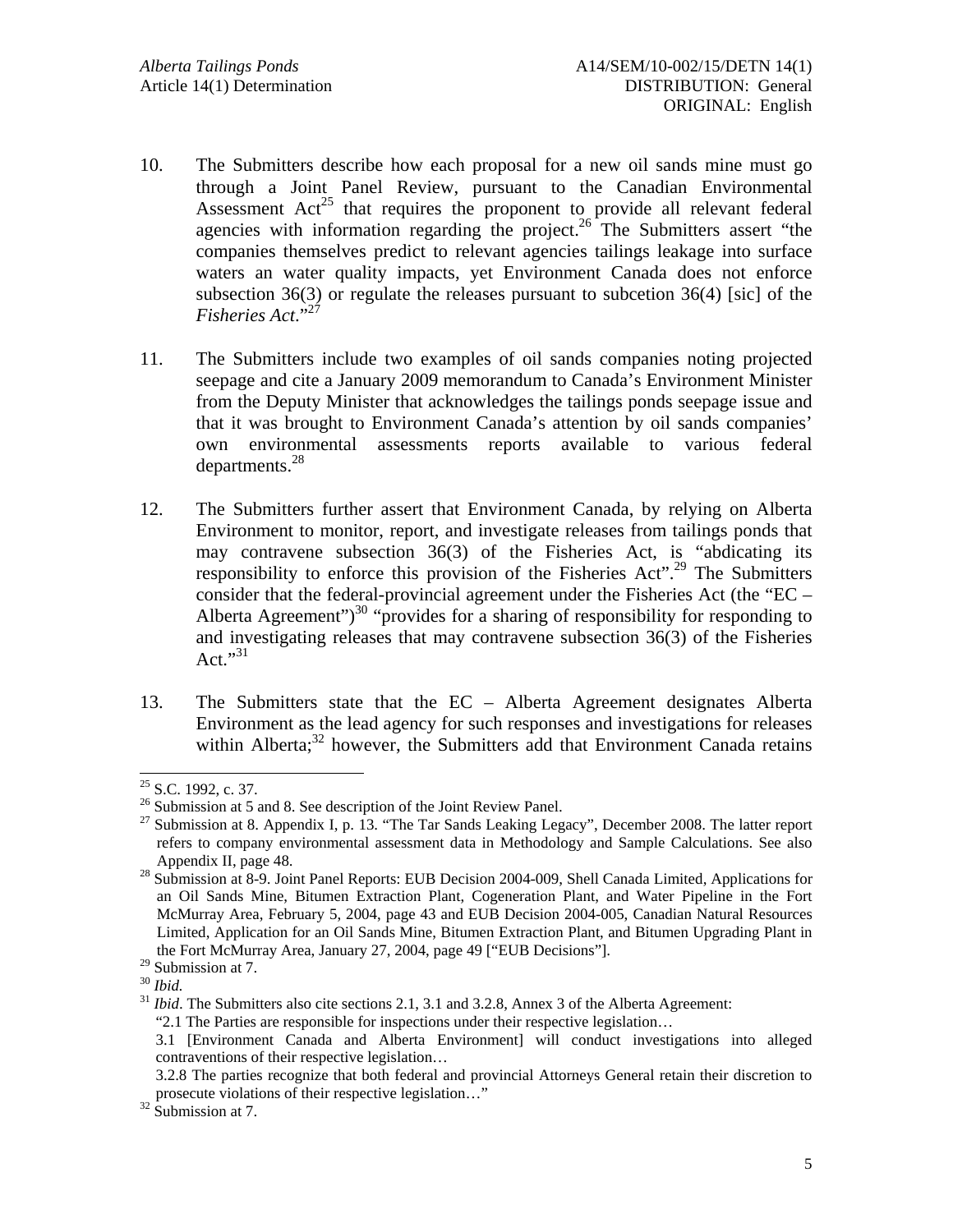ultimate responsibility to conduct inspections, investigations and prosecutions pursuant to the Fisheries Act, and in accordance with Annex 3 of the EC-Alberta Agreement.<sup>33</sup> The Submitters opine on the legal interpretation of the legislation and in particular subsection 36(3) of the Act and the respective responsibilities of the Province and Federal Government.<sup>34</sup> According to the Submitters, the EC-Alberta Agreement confirms, "that the federal government will continue to have the responsibility to conduct inspections, investigations, and prosecutions under the Fisheries Act."<sup>35</sup> The Submitters maintain that "the existence of a federalprovincial cooperation agreement does not excuse the federal government from the responsibility to enforce its legislation". $36$ 

- 14. The Submitters note that the Alberta government's "zero-discharge policy for oil sands tailings ponds" provides for sanctions against tailings ponds leakage under its Environmental Enhancement and Protection Act,  $37$  which is, according to the Submitter, structured similarly to the federal Fisheries Act*.* 38 The Submitters cite communications between Environment Canada and the 2009 Standing Committee to clarify that Alberta Environment inspectors are not designated as Fisheries Inspectors under the Fisheries Act.<sup>39</sup> According to the Submitters, "it is the practice of Environment Canada (EC) to wait for a referral from Alberta Environment should the latter suspect a *Fisheries Act* violation" but, they further note, Alberta Environment inspectors are not even designated or trained as federal Fisheries Inspectors.<sup>40</sup>
- 15. The Submitters allege that Environment Canada is fully aware of the general issue of groundwater contamination and migration to surface waters.41 In that connection, they quote text from Environment Canada's website on the migration of contamination.<sup>42</sup> The Submitters also cite text from the 2009 report by Canada's Commissioner of the Environment and Sustainable Development which states that Canada has failed to create "a *Fisheries Act* compliance strategy for the industries and activities that must comply with the Act's prohibition requirement

 $\overline{a}$ <sup>33</sup> *Ibid*. *See also* Appendix lll: "Follow-Up on Committee Hearings," by Environment Canada to the Standing Committee on the Environment and Sustainable Development, House of Commons, March 20,

<sup>2009</sup> at page 72.<br> $34$  Submission at 3 & 4.

<sup>&</sup>lt;sup>35</sup> Submission at 7.

<sup>&</sup>lt;sup>36</sup> Submission at 4.

<sup>&</sup>lt;sup>37</sup> Submission at 9. Environmental Protection and Enhancement Act, R.S.A. 2000, c. E-12. Section 227 of the Act creates prohibitions that relate to contravention of an approved code of practice (s.88.1) and or to release a substance into "any part of a waterworks system that causes or may cause the potable water

supplied by the system to be unfit for any of its intended uses" (s.148). 38 *Ibid*. "Memorandum to the Minister, Oil Sands Tailings Ponds," MIN-118731, revised Jan. 19, 2009, signed by Ian Shugart, Deputy Minister, Environment Canada. *See* Appendix II.<sup>39</sup> *Ibid.*, and Appendix II.

<sup>&</sup>lt;sup>40</sup> *Ibid.*<br><sup>41</sup> Submission at 10. Environment Canada website "Groundwater Contamination, online at http://www.ec.gc.ca/eau-water/default.asp?lang=En&n=6A7FB7B2-1. 42 *Ibid*., Environment Canada website "Groundwater Contamination http://www.ec.gc.ca/eau-

water/default.asp?lang=En&n=6A7FB7B2-1).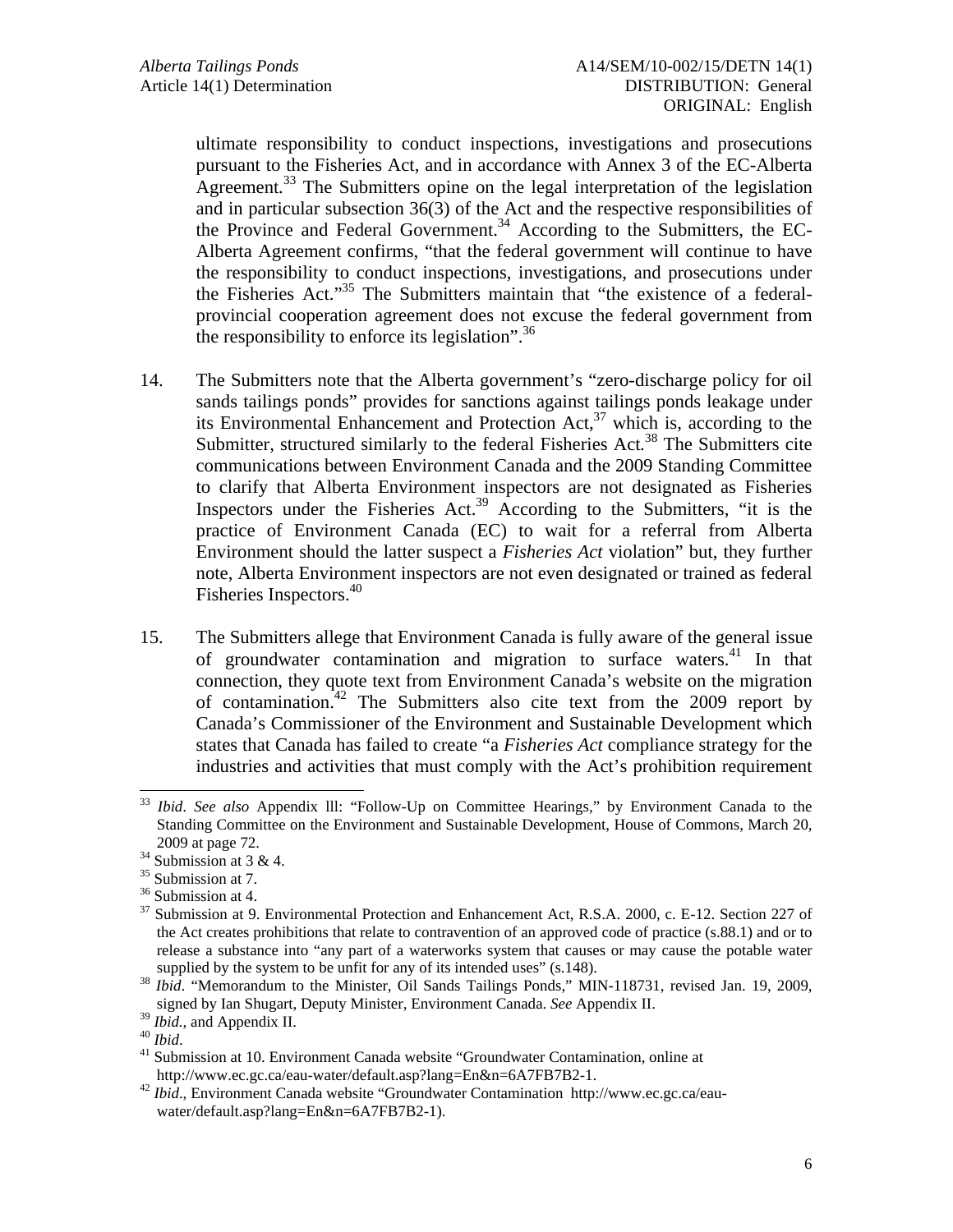against the deposit of harmful substances in water frequented by fish.<sup>43</sup> The Submitters continue quoting from that 2009 report and maintain that Environment Canada's reliance "on the Agreement and the arrangements with Alberta to meet its Fisheries Act responsibilities"44 is ineffective because "the Agreement's Management Committee has not provided its oversight role in over two years and Environment Canada has not formally assessed the extent that the arrangements with Alberta fulfill the Department's Fisheries Act responsibilities." <sup>45</sup>

- 16. Further, the Submitters state that "Alberta Environment relies on industry selfreporting of tailings leakage…".46 The Submitters note that both "the provincial and federal levels of government have delegated regional monitoring of releases to an organization called the Regional Aquatic Monitoring Program ("RAMP")".<sup>47</sup> RAMP, according to the Submitters, "is funded by the oil sands operators", and its functioning has been discredited<sup>48</sup> The Submitters assert that enforcement of the law at issue is not occurring because there have been no forthcoming referrals from Alberta Environment indicating they suspect such violations, "despite the documented instances of contaminated tailings pond leakage…".49
- 17. The Submitters allege "tailings ponds contain a large variety of substances that are deleterious to fish."50 The Submitters refer to a recent scientific article which purportedly "compiles the results of several studies of the inorganic chemistry, organic chemistry and toxicity of oil sands tailings waters and finds the waters exceed the Canadian Council of Ministers (CCME) Canadian Environmental Quality Guidelines: Surface Water Quality Guidelines for the Protection of Aquatic Life for several substances including ammonia, benzene, cyanide, oil and grease, phenols, toluene, polycyclic aromatic hydrocarbons, arsenic, copper and iron."51 The Submitters cite other scientific studies, one mentioning polycyclic aromatic compounds  $(PAC)^{52}$  but conclude that it is the "deposited substance" itself that is classified as deleterious and not the receiving waters".<sup>53</sup>
- 18. The Submitters point out that their members make use of these waters and that "the individual Submitters are people who have lived, hunted and fished

 $\overline{a}$ <sup>43</sup> *Ibid.*, at 10 (quoting from the Report of the Commissioner of the Environment and Sustainable

Development—Spring 2009 Chapter 1 p. 35). See also Submission at 2 and 8. 44 *Ibid*., Quoting from the Report of the Commissioner of the Environment and Sustainable Development—

Spring 2009, Chapter 1 p. 39.<br><sup>45</sup> *Ibid.* <sup>46</sup> Submission at 8. Appendix I, page 17.<br><sup>47</sup> *Ibid.* 

<sup>47</sup> *Ibid*. 48 *Ibid*. 49 Submission at 9.

 $^{50}$  Submission at 6.<br> $^{51}$  *Ibid.* 

<sup>&</sup>lt;sup>52</sup> Submission at 7.

<sup>53</sup> *Ibid*., and Appendix I at 20.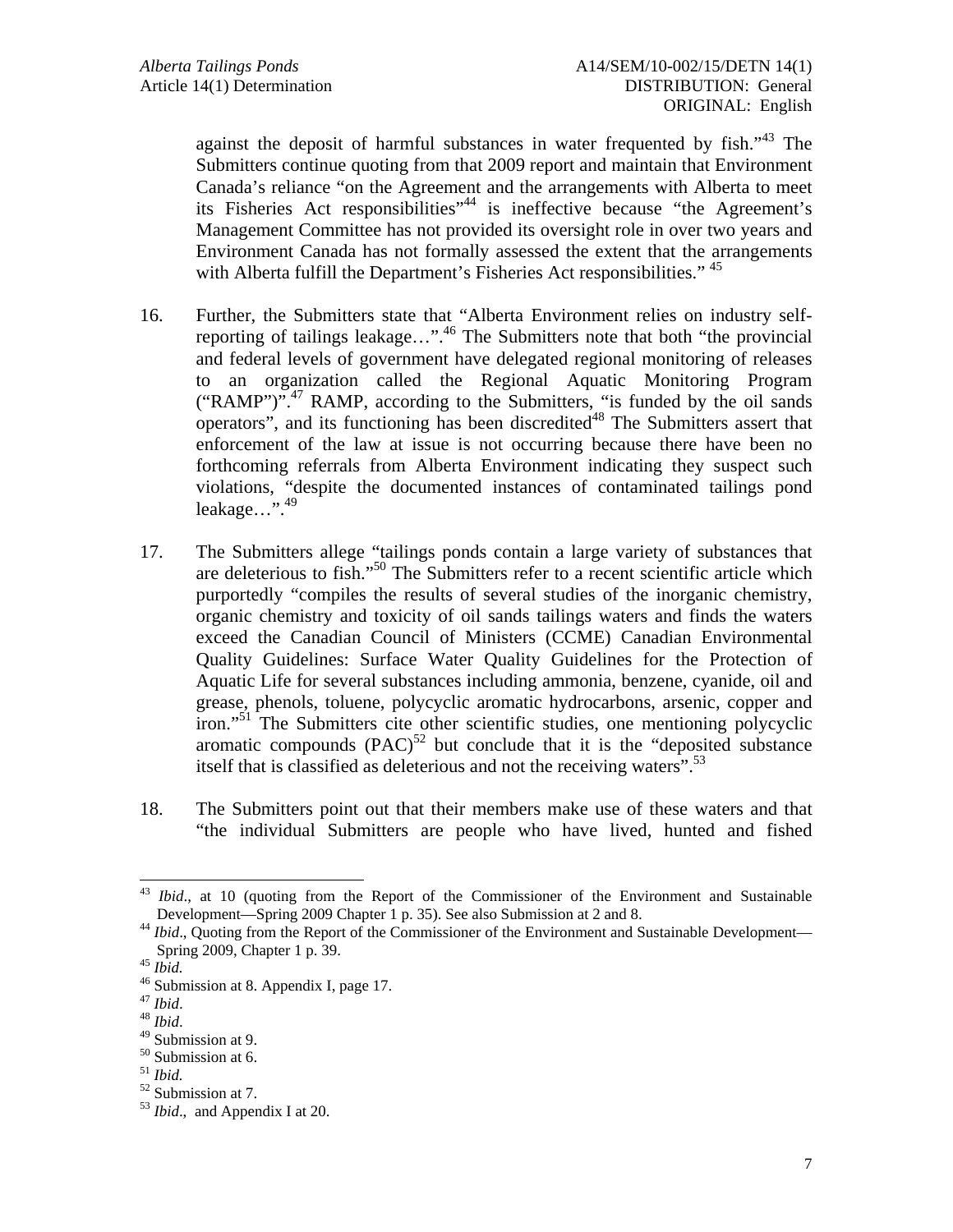downriver from the oil sands for decades<sup>"54</sup>, and furthermore that three of the Submitters live in the Athabasca region. The Submitters state that the members of Fort Chipewyan community "live in fear of what tar sands pollution may be doing to their water, the fish and wildlife they depend on, and on their health.<sup>55</sup> The Submitters state that deformed fish have been "showing up downriver from the tar sands."<sup>56</sup> The Submitters also note that they no longer participate in the oil sands program through RAMP, the agency set up to monitor tailings leakage.<sup>57</sup>

- 19. The Submitters state they have written EC several times requesting "enforcement of the *Fisheries Act* with regards to tailings pond leakage."58 They provide correspondence with the Party from January 2009 to March 2010.<sup>59</sup> The Submitters assert that there is a "lack of commitment at the highest level of Environment Canada to enforce the *Fisheries Act* when it comes to pollution from oil sands tailings ponds." As recently as this year, the Submitters state, it was reported that the Environment Minister publicly said at a conference on water, that the amount of contaminated tailings leaking into the groundwater was based on "garbage science"<sup>60</sup> The Submitters however sent a supplemental letter to the CEC Secretariat observing that upon reviewing a video tape of the conference, they concluded that the Environment Minister had not in fact used the phrase "garbage science". In that same letter, the Submitters corrected the misreported quote that was in the Submission by including the relevant transcription of the Minister's response to a question from the audience.<sup>61</sup>
- 20. With respect to the Submitters obtaining private remedies for their assertions of the failure to enforce subsection 36(3) of the Act, the Submitters state:

The Submitters either do not have status for civil remedies or they [private remedies] would be impractical to pursue. While Canadian citizens do have the right to commence private prosecutions under the Fisheries Act and its regulations where the government refuses to enforce the law, the evidentiary burden is hard to meet for actors

<sup>&</sup>lt;sup>54</sup> Submission at 12.

<sup>55</sup> Submission at Appendix I at 18. The First Nation community sits on Lake Athabasca, 200 km

downstream of the oil sands. Health incidences involving rare cancers have allegedly been documented.<br><sup>56</sup> *Ibid*. <sup>57</sup> Submission at 8. The Athabasca Chipewyan First Nation was a stakeholder and withdrew participation in

RAMP in the spring of 2008.<br><sup>58</sup> Submission at 11 and Appendix IV, Letter dated January 26, 2009 from EDC to EC.

<sup>&</sup>lt;sup>59</sup> *Ibid*. Appendix IV includes other correspondence between the Submitter and Environment Canada: Letter dated April 7, 2009 from EC to EDC. *See also*, Submission, Appendix IV: Letter dated May 8, 2009 from EDC to EC Deputy Minister; Letter dated May 29, 2009 from EDC to EC; Letter dated July 6, 2009 from EC to EDC; Letter dated January 13, 2010 from EDC to EC; Letter dated February 22, 2010 from EC to EDC indicating that studies are still underway; and, Letter dated March 25, 2010 from

EDC to EC.<br><sup>60</sup> *Ibid*. Media article reported in a University paper called "The Concordian": "Conservatives work hard to avoid dealing with tar sands" March 30, 2010.

 $61$  Letter from Submitters dated 20 April 2010 and filed with the CEC after the Submission was received, and available on the CEC website at: http://www.cec.org/Storage/84/8365\_11-NOT.pdf.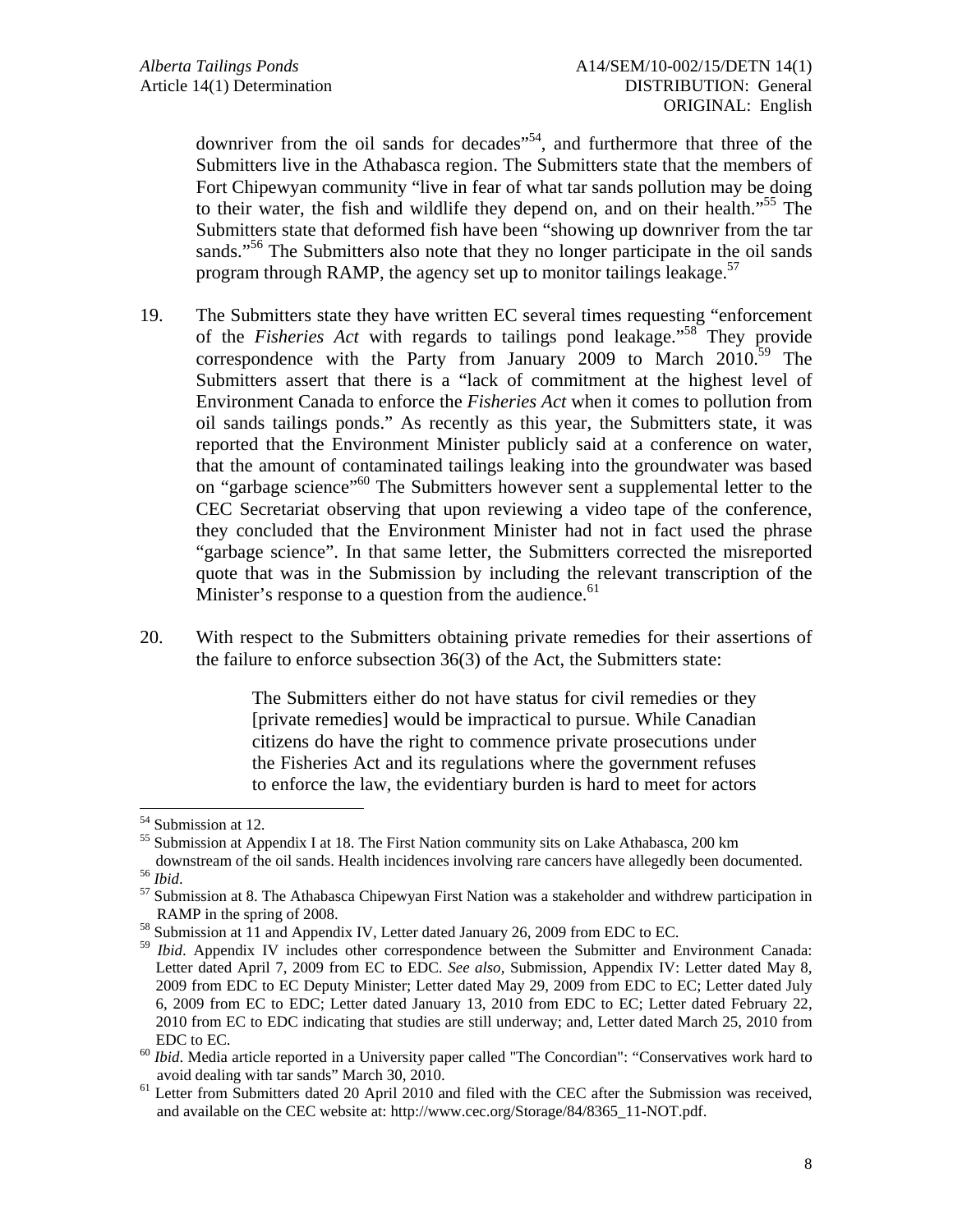without access to significant resources, and such proceedings do not address the systemic problem of persistent non-enforcement by the authorities. 62

The Submitters state that private prosecutions "can be stayed by the Crown" and that such actions "are not a viable option for effective enforcement where there are numerous violations of the federal law."<sup>63</sup>

21. The Submitters set out why they consider that the Submission meets the criteria of Article  $14(1)$  (a)-(f), and that it merits a response from the Government of Canada. The Submitters believe that the Submission raises matters that would advance the NAAEC objectives found in NAAEC Articles  $1(a)$ ,  $(b)$ ,  $(c)$ ,  $(e)$ ,  $(f)$ , (g), and (j) and further that the Submission supports the NAAEC's Council functions set out in NAAEC Article 10(2)(b), (i), and (p).<sup>64</sup> The Submitters conclude that "the Government of Canada is in breach of its commitment under the NAAEC to effectively enforce subsection 36(3) of the *Fisheries Act* against the practice of leaking deleterious substances from oil sands tailings ponds".<sup>65</sup>

# **III. ANALYSIS**

22. Articles 14 and 15 of the North American Agreement on Environmental Cooperation (the "NAAEC" or the "Agreement") provide for a process allowing any person, or non-governmental organization to file a Submission asserting that a Party to the Agreement is failing to effectively enforce its environmental law. The Secretariat of the Commission for Environmental Cooperation (the "Secretariat"

 $\overline{a}$ 

(j) promote pollution prevention policies and practices."

<sup>&</sup>lt;sup>62</sup> Submission at 13. The Submitters do not cite other remedies as Canada does not regulate the releases of tailings under under  $36(4)$  of the Fisheries Act. *See* Submission at 8.

<sup>&</sup>lt;sup>63</sup> *Ibid.* <sup>64</sup> *Ibid. See Ibid.* 64 *Ibid.* 64 *Ibid.* 65 Submission at 14. NAAEC Article 1 reads in relevant parts:

<sup>&</sup>quot;The objectives of this Agreement are to:(a) foster the protection and improvement of the environment in the territories of the Parties for the well-being of present and future generations;

 <sup>(</sup>b) promote sustainable development based on cooperation and mutually supportive environmental and economic policies;

 <sup>(</sup>c) increase cooperation between the Parties to better conserve, protect, and enhance the environment, including wild flora and fauna;

 <sup>(</sup>e) avoid creating trade distortions or new trade barriers;

 <sup>(</sup>f)strengthen cooperation on the development and improvement of environmental laws, regulations, procedures, policies and practices;

 <sup>(</sup>g)enhance compliance with, and enforcement of, environmental laws and regulations; and

NAAEC Article 10 reads in relevant parts,

 $(2)$ :

 <sup>&</sup>quot;The Council may consider, and develop recommendations regarding:

<sup>(</sup>b) pollution prevention techniques and strategies; (i) the conservation and protection of wild flora and fauna and their habitat, and specially protected natural areas; (p) approaches to environmental compliance and enforcement."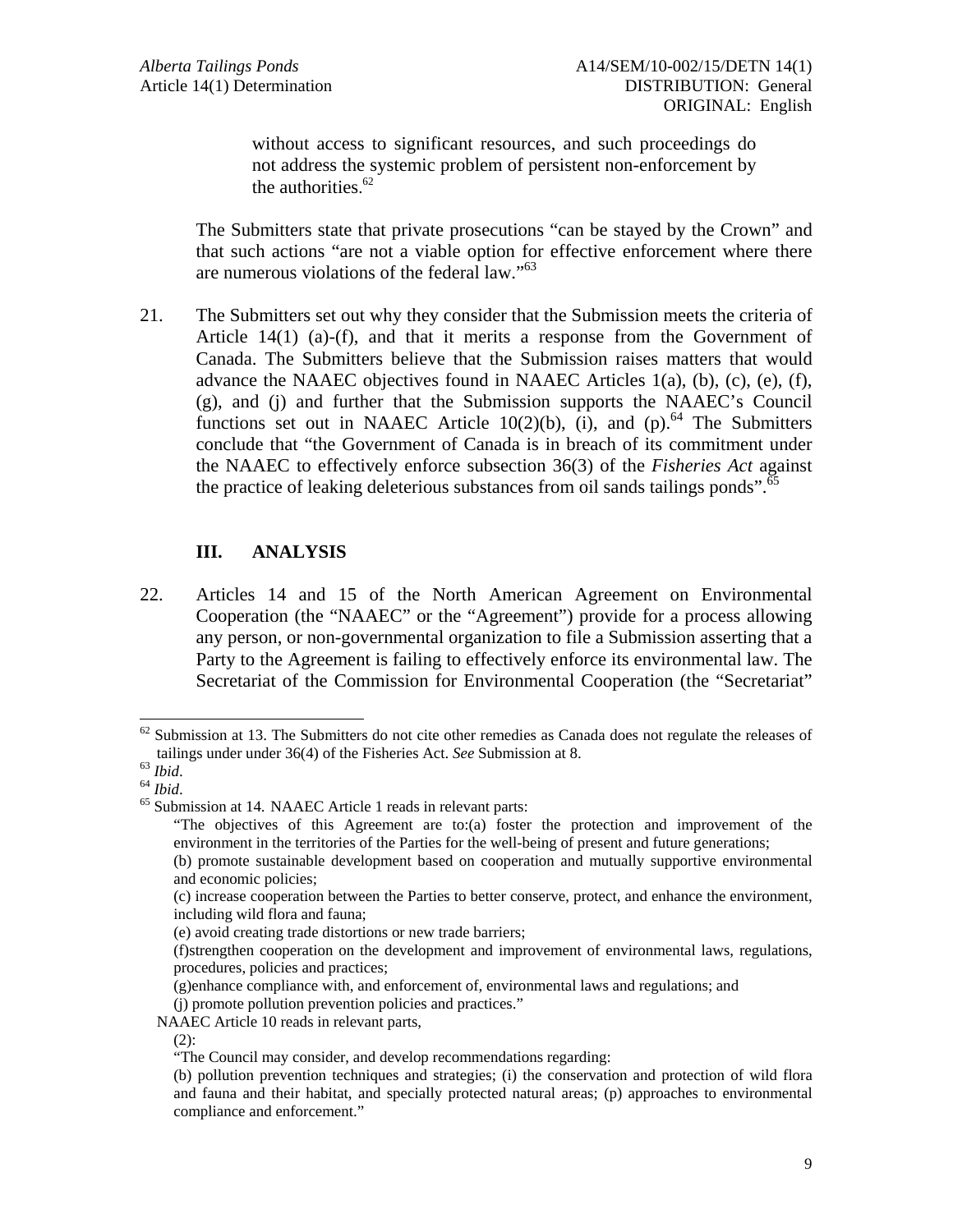of the "CEC") initially considers a Submission to determine whether it meets the criteria contained in NAAEC Article 14(1) and the Guidelines for Submissions on Enforcement Matters under Articles 14 and 15 of the NAAEC (the "Guidelines"). When the Secretariat determines that a Submission meets the criteria set out in Article 14(1), it then determines, pursuant to the provisions of NAAEC Article 14(2), whether the Submission merits a response from the NAAEC Party named in the Submission. In light of any response from the concerned Party, and in accordance with NAAEC and the Guidelines, the Secretariat may notify the Council that the matter warrants the development of a Factual Record, providing its reasons for such recommendation in accordance with Article 15(1). Where the Secretariat decides to the contrary, or certain circumstances prevail, it then proceeds no further with the Submission.<sup>66</sup>

23. As the Secretariat has found in previous NAAEC Article  $14(1)$  determinations, <sup>67</sup> Article 14(1) is not intended to be an "insurmountable screening device", which means that the Secretariat will interpret every submission in accordance with the Agreement and the Guidelines, yet without an unreasonably narrow interpretation and application of those Article 14(1) criteria. The Secretariat will now treat each requirement of NAAEC Article 14(1) in turn.

# *Article 14(1) Opening Paragraph*

- 24. The opening paragraph of NAAEC Article 14(1) provides: "[t]he Secretariat may consider a submission from any non-governmental organization ("NGO") or person asserting that a Party is failing to effectively enforce its environmental law", as long as the submitter is not affiliated with or under the direction of any government.<sup>68</sup>
- 25. The Submitters are Environmental Defence Canada, Natural Resources Defense Council (U.S.), and three Canadian residents residing in the Athabasca region. The Submitters state that the residents named are "people who have lived, hunted, and fished downriver from the oil sands for decades."<sup>69</sup> The Submitters state that the two organizations are "non-governmental Submitters" and "are organizations whose members include over 1 million individuals who have a shared interest in protecting the ground and surface waters of Canada and North America, including

 $\overline{a}$ <sup>66</sup> Full details regarding the various stages of the process as well as previous Secretariat Determinations and Factual Records can be found on the CEC's website at:

http://www.cec.org/citizen/index.cfm?varlan=english. 67 *See* SEM-97-005 (*Biodiversity*), Article 14(1) Determination (26 May 1998); and SEM-98-003 (*Great* 

<sup>&</sup>lt;sup>68</sup> Both Environmental Defence and NRDC meet the definition of "non-governmental organization" in Article 45(1), where non-governmental "[…] means any scientific, professional, business, non-profit, or public interest organization or association which is neither affiliated with, nor under the direction or, a government." 69 Submission at 12.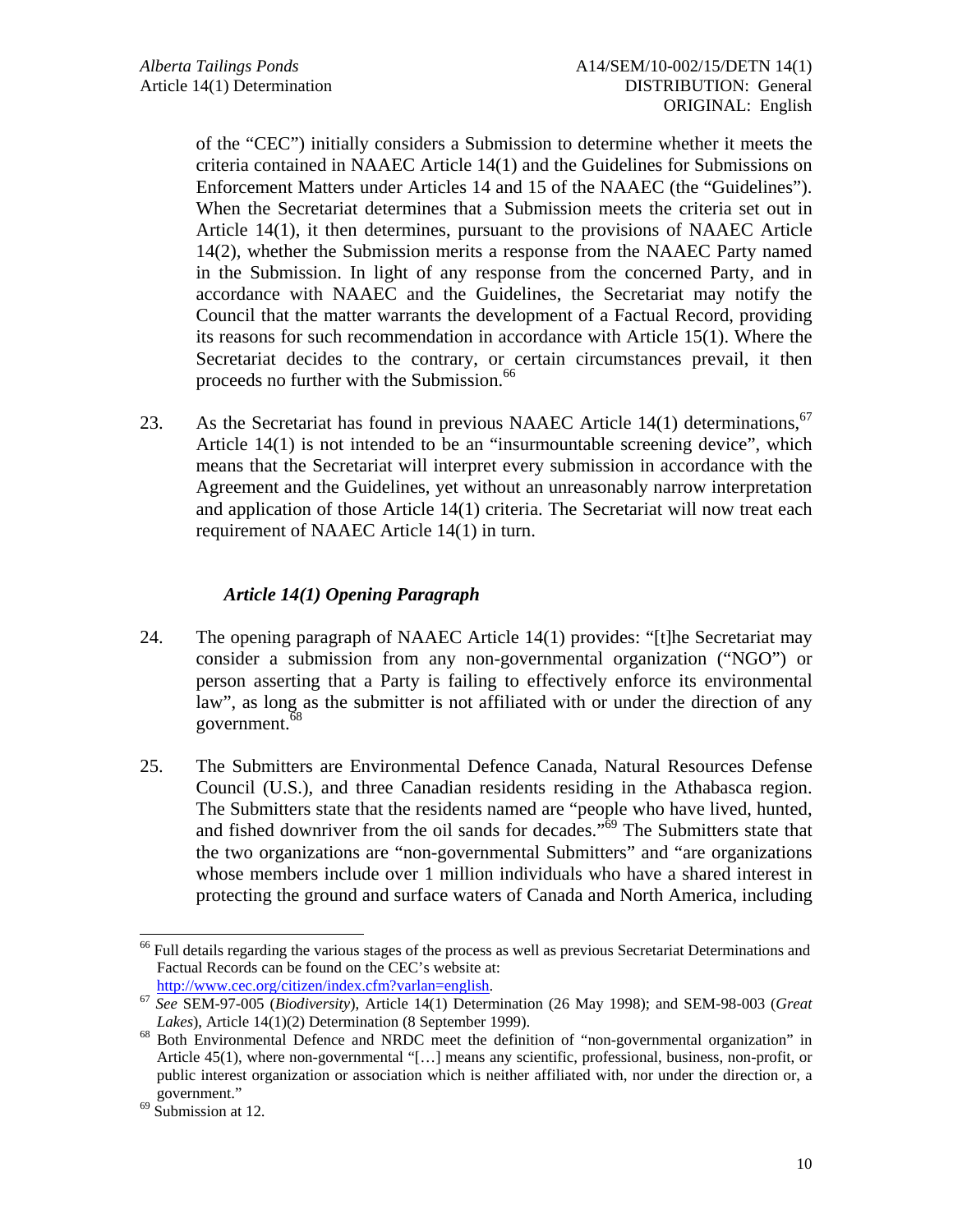the reduction and elimination of pollution from industry."70 Further, the Submitters state that they "are not-for-profit organizations and individuals."<sup>71</sup> The Secretariat finds that the two organizations meet the definition of NGO in Article 45(1), and the three persons who reside in Canada named in the Submission are clearly identified and appear to not be affiliated with or under the direction of any government. The Submitters thus meet the establishment requirement in the opening paragraph of Article 14(1).

- 26. The Secretariat next analyzes whether the Submitters meet the requirement in the opening paragraph of Article 14(1) that assertions regard *ongoing* failures to effectively enforce the environmental law at issue. The Submission includes a summary of the Submitters' correspondence through early 2010 with Environment Canada regarding enforcement of subsection 36(3) of the Fisheries Act.<sup>72</sup> A letter from Environment Canada's Deputy Minister to Environmental Defence dated 22 February 2010, states that enforcement efforts are ongoing and testing is being conducted by EC to determine "toxicity to fish and fish habitat, and the results are expected by spring 2010." Also included in the Submission is "A Memorandum to the Minister: Oil Sands Tailing Ponds" from January 19, 2009 the purpose of which was "[t]o inform [the Minister] of the environmental impact of oil sands tailings ponds", and which states that "the industry has been unable to meet its own predictions for performance of tailings management systems with the result that larger volumes of tailings need to be stored in ponds than has been predicted during regulatory review and approval processes".<sup>73</sup> The latter Memorandum also suggests that there is uncertainty regarding the efficacy of industry methods for mitigation of toxic tailings and that the current monitoring and testing regime may be inadequate for detecting possible tailing ponds seepage into groundwater.<sup>74</sup> The Submitters include several recent documents that demonstrate the matters in assertion are current as of the time of filing their Submission.<sup>75</sup>
- 27. Thus, the Secretariat finds that the assertions meet the temporal requirement of the opening paragraph of Article 14(1) since the alleged failures to effectively enforce the environmental law apparently concern an ongoing matter at the time of filing.  $76$

 $70$  Ibid.

<sup>&</sup>lt;sup>71</sup> *Ibid.*<br><sup>72</sup> Submission at 11. *See also* Submission at Appendix IV.<br><sup>73</sup> Submission, Appendix II at 2.<br><sup>74</sup> *Ibid.*, at 3.

<sup>&</sup>lt;sup>75</sup> Submission at 11. *See also* Submission at Appendix IV; Submission at Appendix II; Supplemental letter

filed by Submitters on April 20, 2010. 76 *See* SEM-09-005 (*Skeena River Fishery*); SEM-00-003 (*Jamaica Bay*); SEM-99-02 (*Migratory Birds*); SEM-97-03 (*Quebec Hog Farms*), all discussing the need for assertions regarding failures to effectively enforce to meet a temporal requirement of being an "ongoing" situation at the time of submission.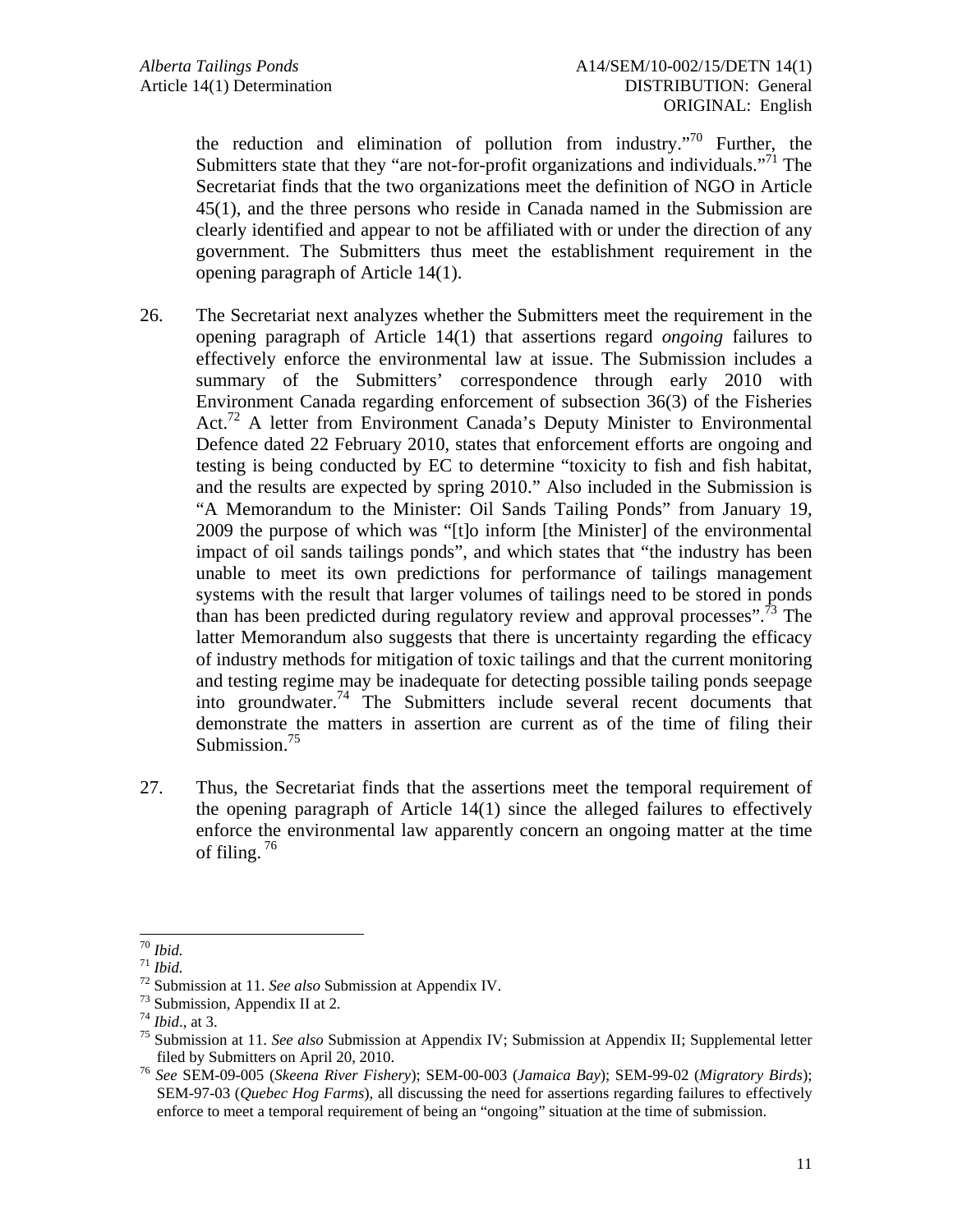- 28. NAAEC Guideline 1.1 provides that a Submission […] is a documented assertion that a Party to the NAAEC "is failing to effectively enforce its environmental law." Moreover, Guidelines 5.1 and 5.3 require respectively that assertions in a submission "focus on any acts or omissions of the Party asserted to demonstrate such failure", and "provide sufficient information to allow the Secretariat to review the submission, including any documentary evidence on which the submission may be based". In accordance with Article 14(1) and the Guidelines, an assertion ought to include an indicative positive and explicit statement that a Party is failing to effectively enforce a certain environmental law (or laws), and the Submission must provide sufficiently documented reasons for any assertion, rather than merely implying a failure to enforce through references to quotations, studies, scientific research, or the like (such references, etc., should of course be used to directly support an assertion). As Guidelines 5.1 and 5.3 make clear, it is not for the Secretariat to infer from the mere statement that "a Party is failing to effectively enforce its environmental law", how such failure is allegedly occurring, rather that is a task for the submitter. There are numerous precedents for properly documented and reasoned assertions having been accepted in previous Secretariat determinations which prospective submitters may consult on the CEC Submissions and Enforcement Matters Registry.<sup>77</sup>
- 29. As noted in the above summary of the Submission, the Submitters' primary assertion is "that the Government of Canada is in breach of its commitment under the [NAAEC] to effectively enforce subsection 36(3) of the Canadian Fisheries Act against the practice of leaking deleterious substances from oil sands tailings ponds". The Submitters expound on that assertion, stating:

The Canadian government has neither prosecuted any company for documented surface water contamination, nor has it pursued regulation governing tailings pond leakage. It relies on the Government of Alberta to alert it to possible violations of the *Fisheries Act*, and Alberta in turn relies on industry self-reporting. An industry-funded regional water monitoring body that Canada relies on – the Regional Aquatic Monitoring Program – has been discredited as scientifically inadequate and for failing to identify significant water pollution in the region.<sup>78</sup>

30. The Submitters also assert that the Party has not "prosecuted companies" for alleged "documented contaminated tailings substances reaching or projected to reach surface waters at Jackpine Creek, Beaver Creek, Maclean Creek and the

l

<sup>77</sup> *See* http://www.cec.org/Page.asp?PageID=751&ContentID=&SiteNodeID=250&BL\_ExpandID=. *See for example*, submission SEM-09-005 (*Skeena River Fishery*) Determination 18 May 2010, at 7-14, whereby the Secretariat considered that assertions of a failure to effectively enforce the environmental law at issue were indicative, positive, explicit, and properly documented and reasoned. Of course each Determination is made on a case-to-case basis, and fact patterns vary. 78 Submission at 2.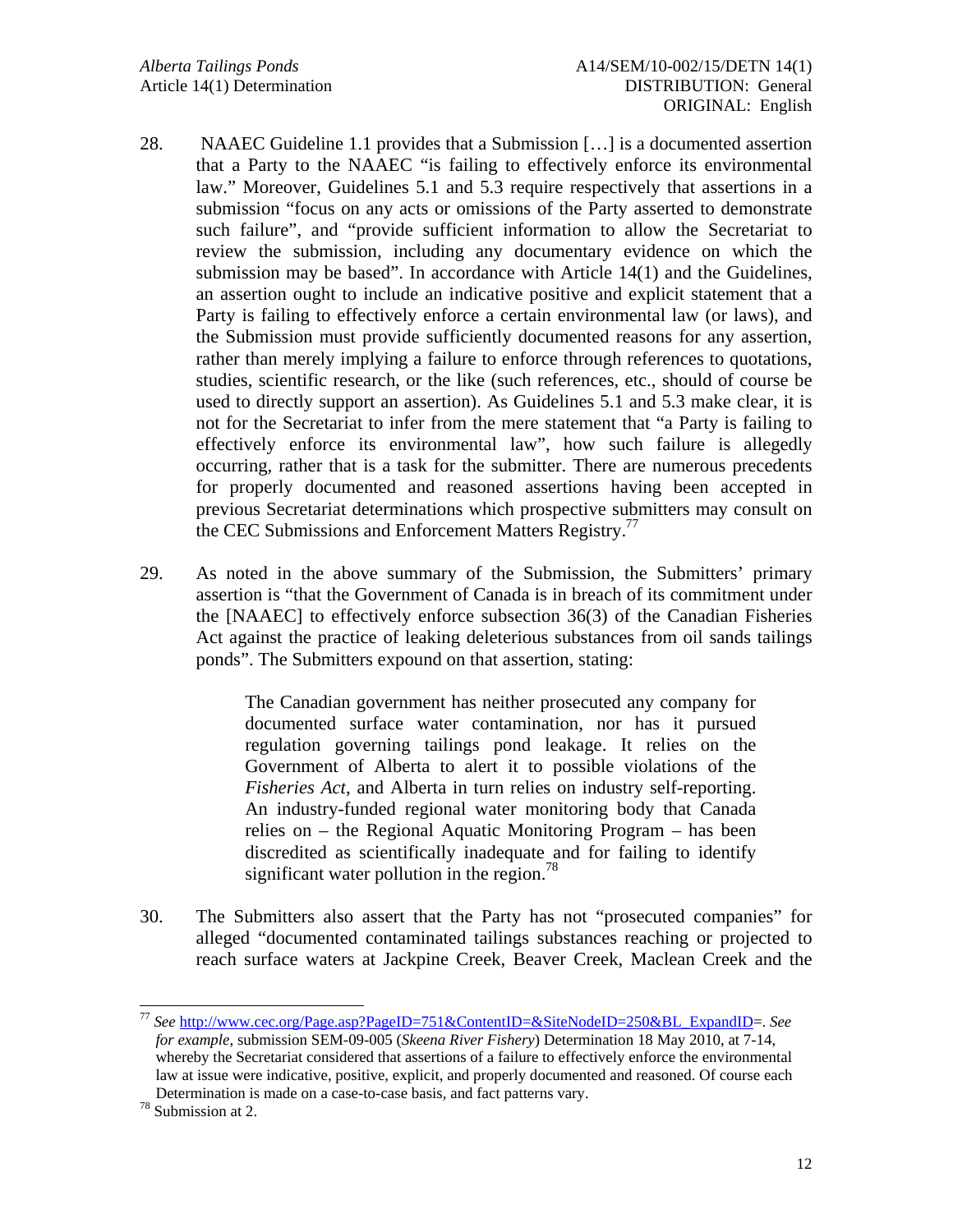Athabasca River, all of which the Party" is also allegedly aware of.<sup>79</sup> Further, the Submitters state that the Party does not regulate releases from tailings ponds under Subsection 36(4) of the Act. The Submitters assert that the Party's reliance on the Government of Alberta to report suspected violations of the Act is an abdication of its responsibility to enforce subsection 36(3) of the Act. In that connection, the Submitters note that "Alberta Environment relies on industry selfreporting of tailings leakage".<sup>80</sup> The Submitters note that Alberta environment inspectors do not have the inspection capacity to determine *Fisheries Act* violations as Alberta Environment inspectors are not designated as Fisheries Inspectors under the *Fisheries Act* . 81

- 31. In sum then, the Submitters assertions are that Canada has 1) breached its commitment under the NAAEC; 2) not prosecuted documented violations of subsection 36(3) of the Act, although it is allegedly aware of these violations; 3) not regulated releases pursuant to subsection 36(4) of the Act although tailings waters contain "deleterious substances" and companies predict tailings leakage into surface waters and water quality impacts; and, 4) not directly carried out its obligations to "monitor, report, and investigate releases from tailings ponds that may contravene subsection 36(3) […of the Act]". Each of the foregoing statements will be analyzed further below.
- 32. The Secretariat next turns to consideration of whether the laws, the effective enforcement of which is the subject of the assertions in the Submission, are "environmental law" in accordance with NAAEC. The Secretariat notes that the primary purpose of subsection 36(3) of the Act, appears to be pollution prevention. This provision can be considered an "environmental law" as defined by NAAEC Article  $45(2)(a)^{82}$ , and indeed the Secretariat has interpreted subsection 36(3) of the Act as meeting the NAAEC definition of environmental law in previous determinations, and moreover the latter provision has also been

 $79$  Ibid.

<sup>&</sup>lt;sup>80</sup> Submission at 8.

<sup>&</sup>lt;sup>81</sup> Submission, at 9.

 $82$  NAAEC Article 45 defines the term "environmental law" as follows: "2. For purposes of Article 14(1) and Part Five:(a) 'environmental law' means any statute or regulation of a Party, or provision thereof, the primary purpose of which is the protection of the environment, or the prevention of a danger to human life or health, through (i) the prevention, abatement or control of the release, discharge, or emission of pollutants or environmental contaminants, (ii) the control of environmentally hazardous or toxic chemicals, substances, materials and wastes, and the dissemination of information related thereto, or (iii) the protection of wild flora or fauna, including endangered species, their habitat, and specially protected natural areas in the Party's territory, but does not include any statute or regulation, or provision thereof, directly related to worker safety or health.

 $[(b)...]$ 

 <sup>(</sup>c) The primary purpose of a particular statutory or regulatory provision for purposes of subparagraphs (a) and (b) shall be determined by reference to its primary purpose, rather than to the primary purpose of the statute or regulation of which it is part."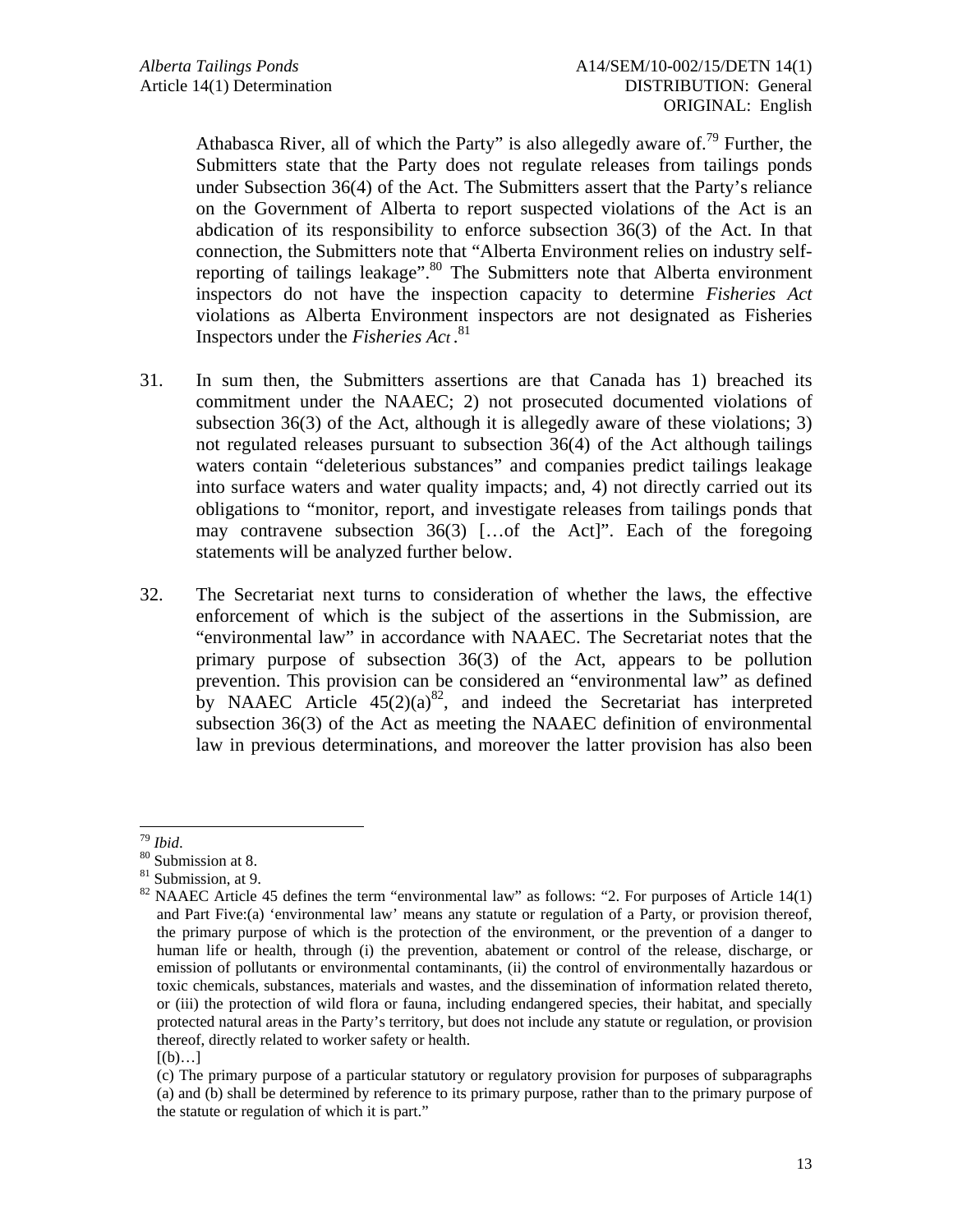$\overline{a}$ 

treated in several factual records.<sup>83</sup> The Secretariat may consider further the Submitters' assertions regarding subsection 36(3) of the Act.

- 33. As noted above, the Submitters also cite subsection 36(4) of the Act and assert that Environment Canada "does not enforce subsection 36(3) or regulate [tailings pond] releases pursuant to subsection 36(4) [sic] of the Fisheries Act", despite the fact that tailings ponds contain "deleterious substances" (i.e. the Submitters in essence imply that Canada must enforce subsection 36(3) of the Act by "at least" regulating discharge of deleterious tailings pond substances pursuant to subsection 36(4) of the Act). Subsection 36(4) of the Act provides an exception for deposits of pollutants regulated pursuant to Subsection 36(5) of the Act, and it appears to meet the definition of environmental law in accordance with Article  $45(2)(a)(i)$  and (ii), i.e. its primary purpose is protection of the environment through control of the discharge of pollutants or environmentally hazardous or toxic substances. Therefore, the assertion regarding regulation pursuant to subsection 36(4) of the Act may be further considered by the Secretariat.
- 34. The Submitters' assertion that the Government of Canada has not directly carried out its obligations to "monitor, report, and investigate releases from tailings ponds that may contravene subsection 36(3) […of the Act]" concerns not only subsection 36(3) of the Act, but also the "Administrative Agreement for the Control of Deposits of Deleterious Substances under the Fisheries Act" (the "Administrative Agreement"). $84$  The inter-government administrative agreement concerns how the Province and the government of Canada are to coordinate implementation of the Act for the control of deposits and deleterious substances. Although the Administrative Agreement concerns how the Province and the government of Canada are to coordinate implementation of the Act, it is not clear to the Secretariat that the Administrative Agreement is an environmental law as it does not appear to be "a statute or a regulation of a Party" in accordance with NAAEC Article 45(2). In that connection, any revised submission may provide more information on the legal status of the Administrative Agreement, as well as whether and how the asserted monitoring, reporting, and investigative obligations flow directly from the Fisheries Act, or the Administrative Agreement as the case may be.

<sup>83</sup> *See for example*, SEM-98-004 (*BC Mining*), SEM-03-001 (*Ontario Power Generation*), and SEM-03-

<sup>005 (</sup>*Montreal Technoparc*). 84 According to the Submitters, these obligations flow from Annex 3 of the "Administrative Agreement for the Control of Deposits of Deleterious Substances under the Fisheries Act". The Submitters also cite the "doctrine of federal paramountcy" which they say [Submission at 4] means that "where there is an inconsistency or conflict between a federal law and a provincial law, the federal law prevails". The Submitters do not however discuss whether, and if so how, they consider that federal and provincial laws are in conflict such that the doctrine of paramountcy would apply to the relationship between the Administrative Agreement and the Act, and what enforcement obligations the Federal government of Canada might have as a consequence. A revised submission may provide more information on this assertion.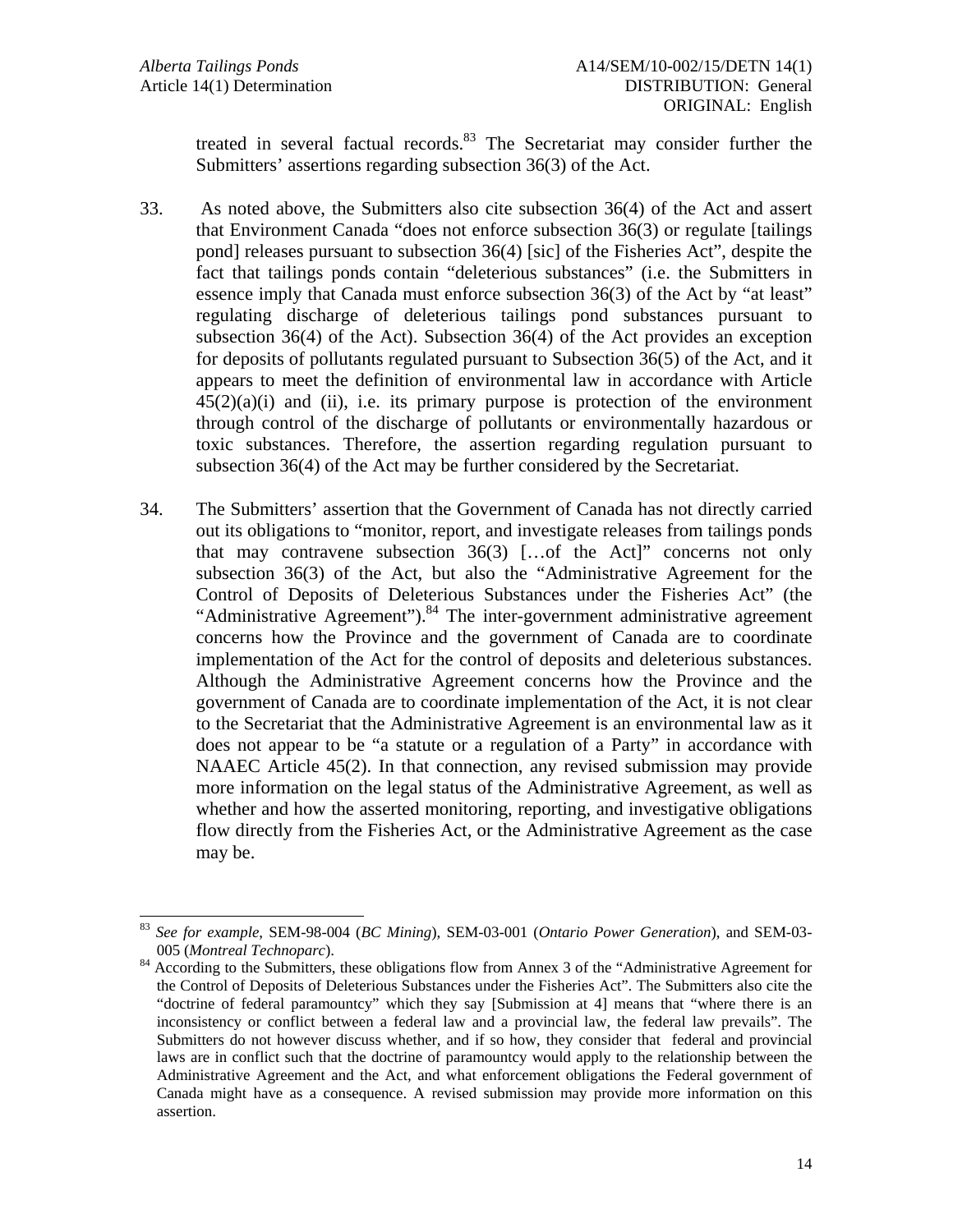- 35. The Submitters may also address whether the asserted monitoring, reporting, and investigative "obligations", are requirements of section 36(3) of the Act (and if so, why), or rather if they are enforcement policy choices of the Party.<sup>85</sup>
- 36. As in previous determinations<sup>86</sup>, the Secretariat does not consider further the Submitters' assertion that Canada "is in breach of its commitment under the [NAAEC] to effectively enforce subsection 36(3) of the Canadian *Fisheries*  Act<sup>37</sup> (emphasis in original), as the NAAEC is not considered the Party's environmental law in accordance with NAAEC Article 45(2).

# *Article 14(1)(a) requires that a Submission be: "in writing in a language designated by that Party in a notification to the Secretariat […]"*

37. The Secretariat notes that the Submission meets the criteria of Article 14(1)(a) as it is in English, an official language designated by the Parties for filing a Submission.<sup>88</sup>

# *Article 14(1)(b) requires that a submission: "clearly identifies the person or organization making the submission […]."*

38. The Secretariat considers that the Submitters are clearly identified including the names of the organizations and the individual Submitters along with their contact information. Therefore the Submission meets the criteria of Article 14(1)(b).

# *Article 14(1)(c) requires that a submission provide: "sufficient information to allow the Secretariat to review the submission, including any documentary evidence on which the submission may be based […]."*

39. The Secretariat finds that the Submission does not fully satisfy the requirements of Article 14(1)(c) as it does not provide sufficient information and supporting documentation in accordance respectively with Guidelines  $5.1$  and  $5.3$ <sup>89</sup>. In that connection, the Submitters in any revised submission may wish to provide further

 $85$  NAAEC Article 45(1)(a) and (b) describes a Party's discretion in enforcing environmental laws.

<sup>&</sup>lt;sup>86</sup> *See for example*, the Secretariat's Determination in SEM-09-005 (*Skeena River Fishery*), at para. 29. <sup>87</sup> Submission at 1.

<sup>88</sup> *Cfr.* Guideline 3.2.

<sup>&</sup>lt;sup>89</sup> Guideline 5.1 provides that "The Submission must assert that a Party is failing to effectively enforce its environmental law and should focus on any acts or omissions of the Party asserted to demonstrate such failure. For purposes of determining if a submission meets the criteria of Article 14(1) of the Agreement, the term "environmental law" is defined in Article 45(2) of the Agreement." Guideline 5.3 provides that "[s]ubmissions must contain a succinct account of the facts on which such an assertion is based and must provide sufficient information to allow the Secretariat to review the submission, including any documentary evidence on which the submission may be based."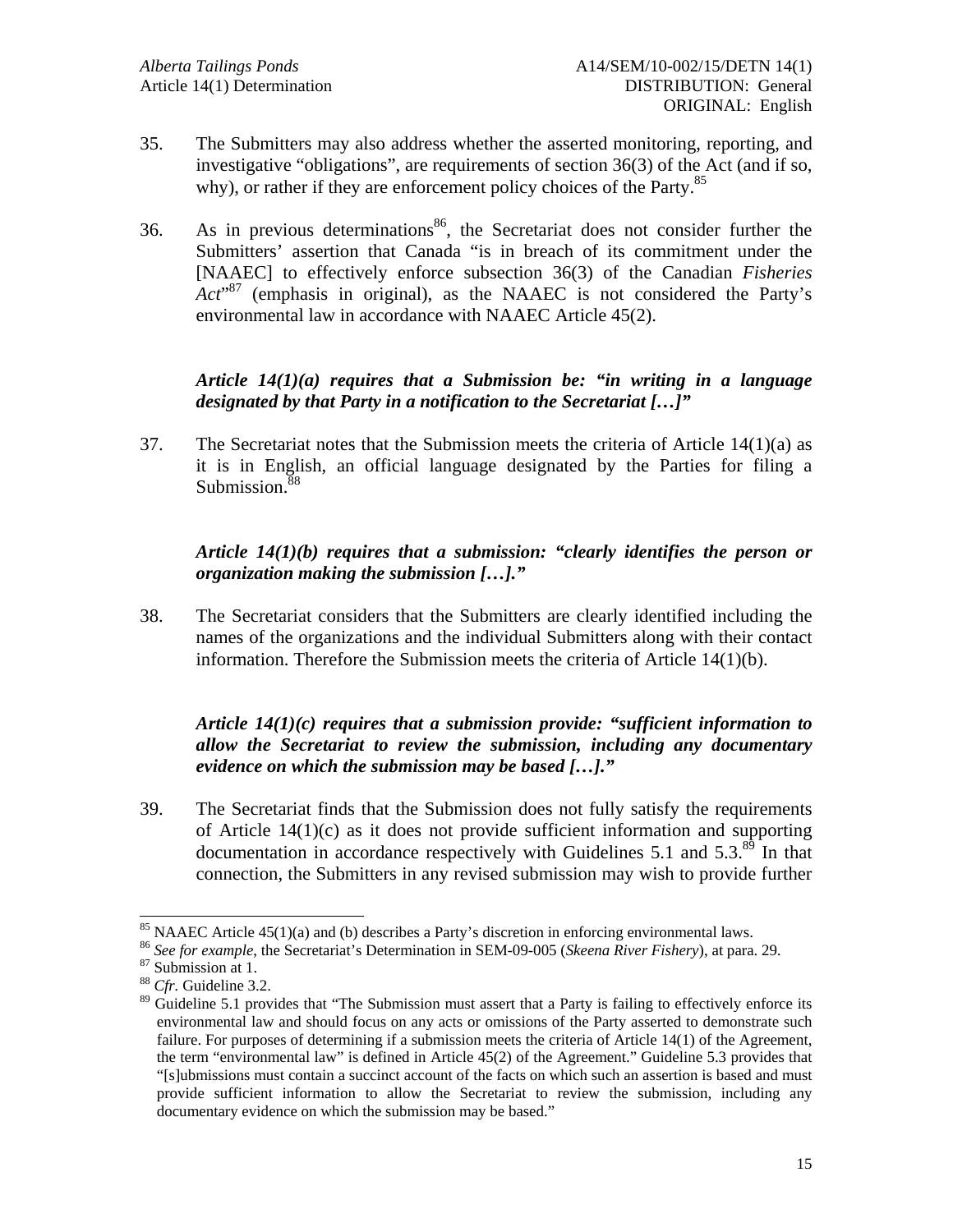information on acts or omissions of the Party intended to support the assertion that the Party has failed to enforce subsection 36(3) of the Act with regard to asserted "documented cases of contaminated tailings reaching surface water"<sup>90</sup>. The Secretariat notes that key information, to the extent it may be available, regarding such "documented cases" of seepage from tailings ponds, in terms of specificity as to what and how much was allegedly leaked where, and consequentially what particular enforcement action the Party was obligated to take under subsection 36(3) of the Act (or other laws as the case may be), may be included in any revised submission. The Submitters may also wish in any revised submission to include further information on assertions of indirect deposits of deleterious substances pursuant to subsection 36(3) of the Act and in accordance with NAAEC Article 14(1) and Guideline 5.1.

- 40. Regarding Guideline 5.3, the Submitters cite several reference documents which may provide supporting information for the assertions and the environmental law at issue, but in certain instances, the Submitters fail to attach key documents relied on which would enable the Secretariat to fully review the Submission. Not providing a referenced document or a series of documentation in a Submission does not automatically result in a Submission failing to meet the requirement set out in NAAEC Article 14(1)(c). Yet relevant factual documents that may provide the Secretariat with information to properly assess an assertion, and that are cited in the Submission should generally form part of the Appendices.<sup>91</sup>
- 41. In particular, the Submission cites two Joint Panel Reports,  $92$  an Expert Panel Export on Groundwater,  $93$  oil sands company environmental assessments,  $94$  and

<sup>90</sup> Submission at 5.

<sup>91</sup> *See B.C. Logging* at footnote 13 (page 4) where in its *B.C. Logging* Determination, the Secretariat made the following observation: "Some of the publications that the Submitters cite in support of their assertions about the harmful consequences of certain logging practices are not attached to the submission. The better practice is for submitters to attach relevant pages of all material to which a submission refers, even if in support of a background assertion. At a minimum, to promote timely processing of submissions, submitters should make every effort to attach relevant portions of all documentation supporting assertions that are central to a submission, unless that documentation is easily accessible to the public, the Parties and the Secretariat through the internet or other widespread and readily available means." The Secretariat notes that it does not have a library where it may easily find the literature cited in the Submission. In order to save paper, the Submitters may include Appendices saved on electronic media such as a compact disc or USB key.

<sup>&</sup>lt;sup>92</sup> Submission at 5, 8 & 9. See the description of the Joint Review Panel at p. 8 and two Joint Panel Reports: EUB Decision 2004-009, Shell Canada Limited, Applications for an Oil Sands Mine, Bitumen Extraction Plant, Cogeneration Plant, and Water Pipeline in the Fort McMurray Area, February 5, 2004, page 43 and EUB Decision 2004-005, Canadian Natural Resources Limited, Application for an Oil Sands Mine, Bitumen Extraction Plant, and Bitumen Upgrading Plant in the Fort McMurray Area, January 27, 2004, page 49. ["EUB Decisions"].

<sup>93</sup> Submission at 5 and Footnotes 10 & 15. "The Sustainable Management of Groundwater in Canada," Expert Panel on Groundwater, Canadian Council of Academics, May 2009, (270 pages).

<sup>&</sup>lt;sup>94</sup> Submission at 5 and Footnote 8. The Pembina Institute, "Methodology and Sample Calculations" Pembina Report, December 2008, p 3-18. The report provides "Seepage Data from Environmental Impact Assessments" taken from applications and EA assessments". [the "Pembina Report"]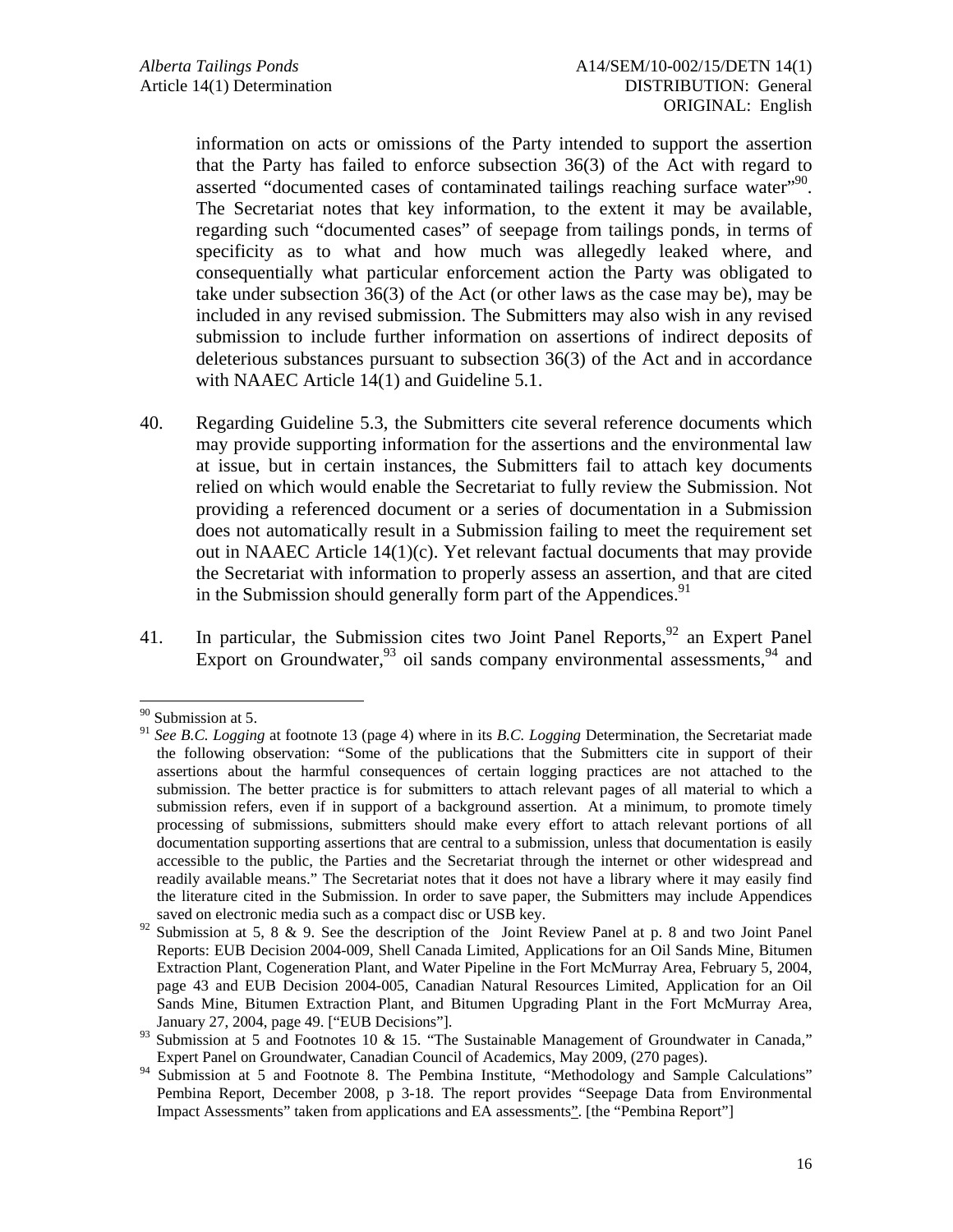relevant federal case law<sup>95</sup> all not included with the submission, and although footnotes were provided for some of the aforementioned documents, the Secretariat expects that submissions include actual copies of key documents in accordance with Guideline 5.3. Several other relevant documents supporting assertions advanced in the Submission are also absent such as the December 2008 Pembina Institute Appendix I entitled Methodology and Sample Calculations"<sup>96</sup> and the "Canada-Alberta Administrative Agreement for the Control of Deposits of Deleterious Substances" under the Fisheries Act."<sup>97</sup> There are also references to documents that may or may not be publicly available such as "Syncrude Canada Ltd., the 2007 Groundwater Monitoring Report, Syncrude Canada Limited, Aurora", ("2007 Aurora Report),<sup>98</sup> Mildred Lake Site (" Mildred Lake Report")<sup>99</sup>, the "2008 Groundwater Monitoring Program: Muskeg River Mine" (the "Albian Sands Report"), $^{100}$  and two studies on oil sands substances and harm to fish. $^{101}$ Moreover, a document referred to in the 13 January 2010 letter from Environmental Defence to Deputy Minister Shugart in Appendix IV refers to a study by Erin N. Kelly, for which a hyperlink is provided, but which link does not appear to function; that too should be included in any revised submission.

- 42. The Secretariat finds that in order to review the Submission, any revised submission should therefore attach relevant documentary evidence in appendices or if such documents are not available to the Submitters, indicate why they are unavailable.
- 43. For the foregoing reasons, the Secretariat finds that the Submission does not satisfy the requirements of Article 14(1)(c) and any revised submission should address this lack of sufficient information, and focus assertions on the specific acts or omissions of the Party in accordance with Guideline 5.1.

<sup>99</sup> Submission at 5, Footnote 13. Appendix IV, Letter dated 08 May 2009 at 8.<br><sup>100</sup> Submission at Appendix IV, Letter dated 20 May 2000.

<sup>95</sup> 95 Submission at 3 & 4, citing *R. v. Kingston (Corporation of the City)*, (2004) 70 O.R. (3d) 577, (2005) D.L.R. (4th) 734 (Ont. C.A.).<br>Pembina Report, *supra* note 95 and Appendix I at 13. The report is cited along with the location of the

report in the text, but is not attached to Appendix I.<br>*Supra* note 94. As noted in SEM-00-004 (BC Logging) the Submitters, Parties and the Secretariat may

utilize the internet to provide copies of key documents and/or internet links when the documents are publicly available but it is preferable for ease of reference that the document be included with the Submission, either in hard copy, or electronically. The Secretariat also notes that the use of online information that is publicly available for documents also applies to Article 15(4) for the development of a factual record.

<sup>&</sup>lt;sup>98</sup> Submission, Appendix IV at 8, Letter ED to EC, 8 May 2009.

<sup>&</sup>lt;sup>100</sup> Submission at Appendix IV, Letter dated 29 May 2009.<br><sup>101</sup> Submission at 6 & 7. Subtsance studies by Erik W. Allen, and Angela C. Scott were not readily available.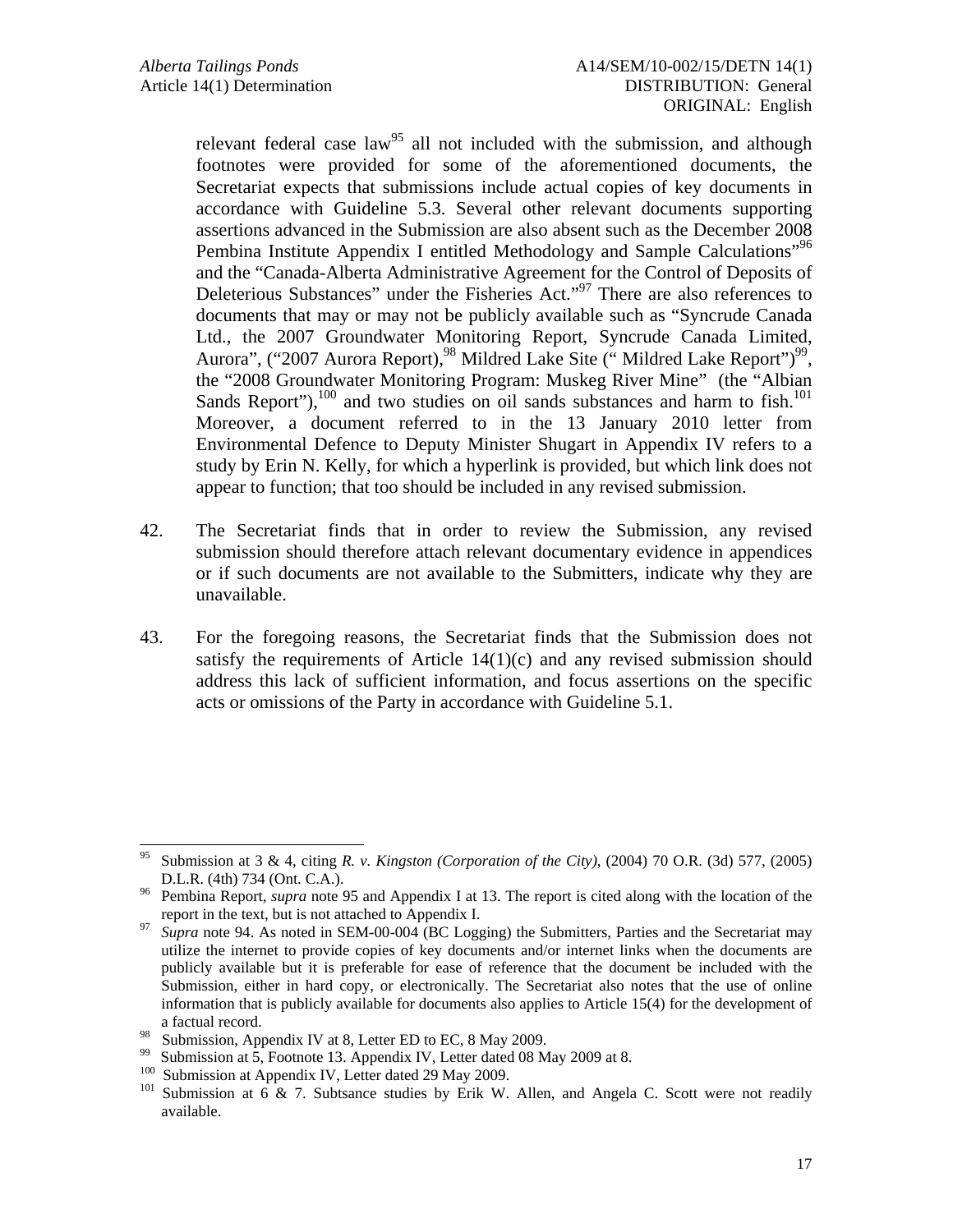## *Article 14(1)(d) requires that a submission: "appears to be aimed at promoting enforcement rather than at harassing industry […]."*

- 44. The Secretariat considers the Submission satisfies the criteria of NAAEC Article 14(1)(d) as the Submission appears to be aimed at promoting enforcement of the laws at issue rather than at harassing industry.<sup>102</sup> Moreover, the Submitters include copies of correspondence demonstrating that they have contacted Canada requesting enforcement repeatedly and have shown no effort to target any individual company or the industry.<sup>103</sup>
- 45. The Secretariat also considers whether the Submission appears to be focused on the alleged acts and omissions of the Party in accordance with Guidance 5.4, rather than focusing on compliance by a particular oil mining company or a specific oil related business operating in Northern Alberta. The Submitters assert they "do not have a financial interest in oil sands operation or their competitors," and "present this Submission with the aim of promoting enforcement."<sup>104</sup> The Submitters do mention specific oil sands companies and their environmental assessment processes, but use these examples to demonstrate "that the companies themselves predict to relevant agencies tailings leakage into surface waters and water quality impacts, yet Environment Canada does not enforce subsection  $36(3)$ ..."<sup>105</sup> Therefore, the Secretariat finds that the Submission is focused on the alleged acts and omissions of the Party rather than on compliance by a particular company in accordance with Guideline 5.4. For the foregoing reasons, the Secretariat finds the Submission meets the requirements of Article 14(1)(d).

# *Article 14(1)(e) requires that a submission: "indicates that the matter has been communicated in writing to the relevant authorities of the Party and indicates the Party's response, if any […]."*

46. The Submission includes, in its Appendix IV, copies of correspondence to Environment Canada, the relevant authority for the enforcement of the Canadian federal *Fisheries Act*, requesting enforcement of the environmental law and

<sup>&</sup>lt;sup>102</sup> *See* the Guidelines at 5.4(a), which provides that to determine whether the Submission is aimed at promoting effective enforcement and not at harassing industry, the Secretariat will consider whether: "the Submission is focused on the acts or omissions of a Party rather than on compliance by a particular company or business; especially if the Submitter is a competitor that may stand to benefit economically

from the Submission."<br><sup>103</sup> Submission, Appendix IV. The Submitters attach email and letters from ED to EC dated 25 march 2010,

<sup>13</sup> January 2010, 28 September 2009, 29 May 2009, 08 May 2009, and 26 January 2009. 104 Submission at 12. 105 Submission at 8-9. It refers to the Shell Jackpine project Joint Review Panel and CNRL Horizon Joint Review Panel as examples of the environmental assessment process the companies use to notify relevant agencies of predicted seepage).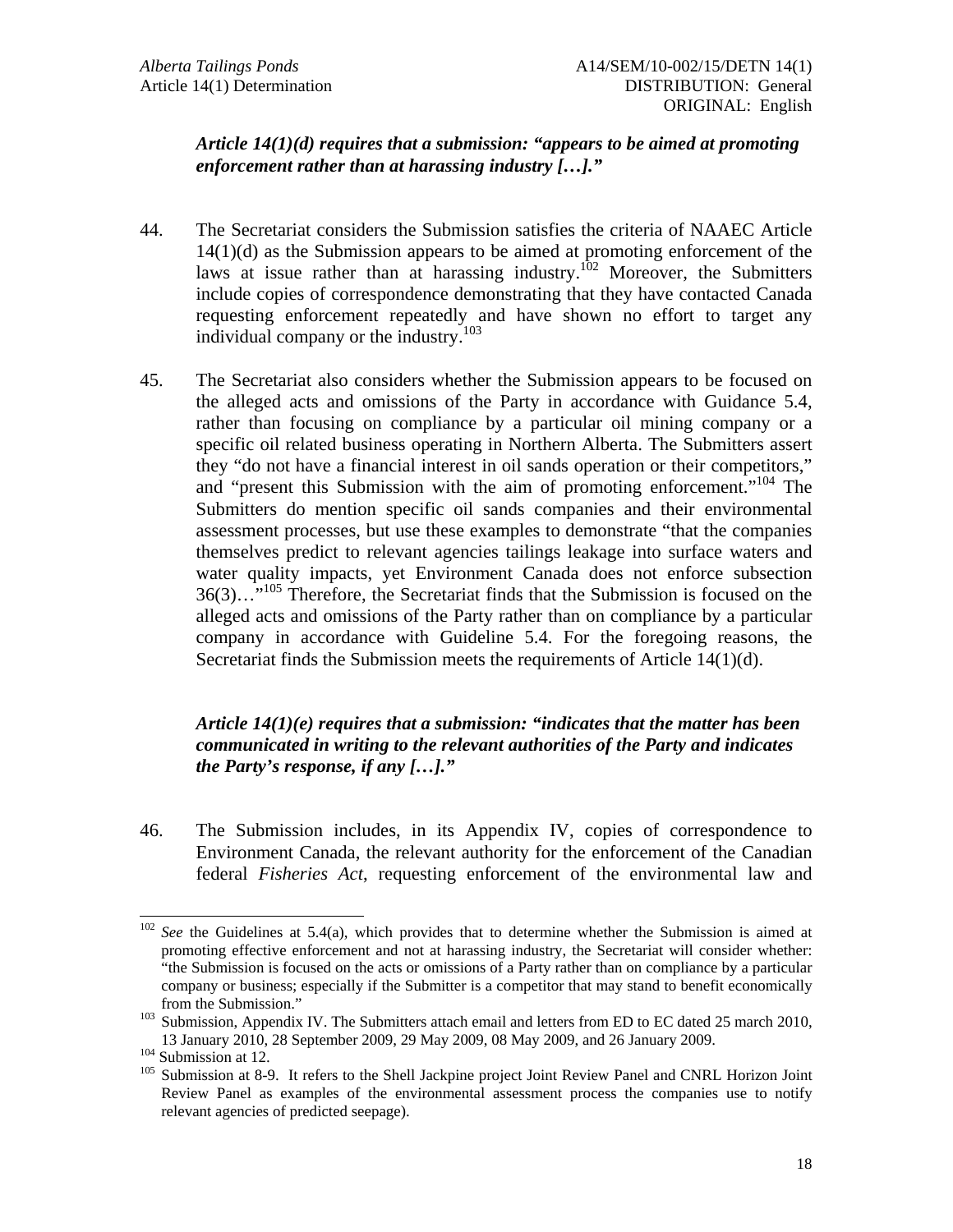responses given by Environment Canada.<sup>106</sup> The correspondence dates back to January 2009. The Submitters made available their 2008 study "11 Million Litres a Day" to the Party. <sup>107</sup>. Thus, the Secretariat finds that the Submission indicates that the matter has been communicated in writing to the relevant authority of Canada and the Submission meets the requirements of Article  $14(1)(e)$  and is in accordance with Guideline 5.5.

## *Article 14(1)(f) requires that a submission: "is filed by a person or organization residing or established in the territory of a Party."*

47. The Submission is filed by Environmental Defence Canada, Natural Resources Defense Council, and three individuals. Environmental Defence Canada is an organization established in Canada, Natural Resources Defense Council is an organization established in the United States, and the three individuals are persons residing in Canada. The Secretariat considers that the Submission is filed by organizations and persons residing in and established in the territory of a Party, and thus satisfies the requirements of Article 14(1)(f).

# **IV. DETERMINATION**

- 48. Submission SEM-10-002 (*Alberta Tailings Ponds*) does not meet all the criteria for admissibility contained in NAAEC Article 14(1), and in particular Article  $14(1)(c)$ .
- 49. In accordance with Guideline 6.2, the Submitters have thirty calendar days from the date of this Determination (**4 October 2010**) to provide a submission which conforms to the requirements of Article 14(1)(a-f), failing which the Secretariat will terminate the process with respect to this submission.

### **Secretariat of the Commission for Environmental Cooperation**

*(original signed)* 

l

per: Dane Ratliff Director, Submissions on Enforcement Matters Unit

<sup>&</sup>lt;sup>106</sup> Submission at 11. See Appendix IV: 2009 Correspondence between Environmental Defence Canada (EDC) and Environment Canada (EC) 2009 and 2010. requesting enforcement of the *Fisheries Act* with regards to tailings pond leakage specifically letters from EDC to EC, 26 January 2009; 8 May 2009; 29

May 2009; and 13 January 2010. 107 *Ibid.* See Letter EDC to EC, 26 January 2009.Appendix I, "11 Million Litres a Day," by Matt Price, Environmental Defence Canada, December 2008.